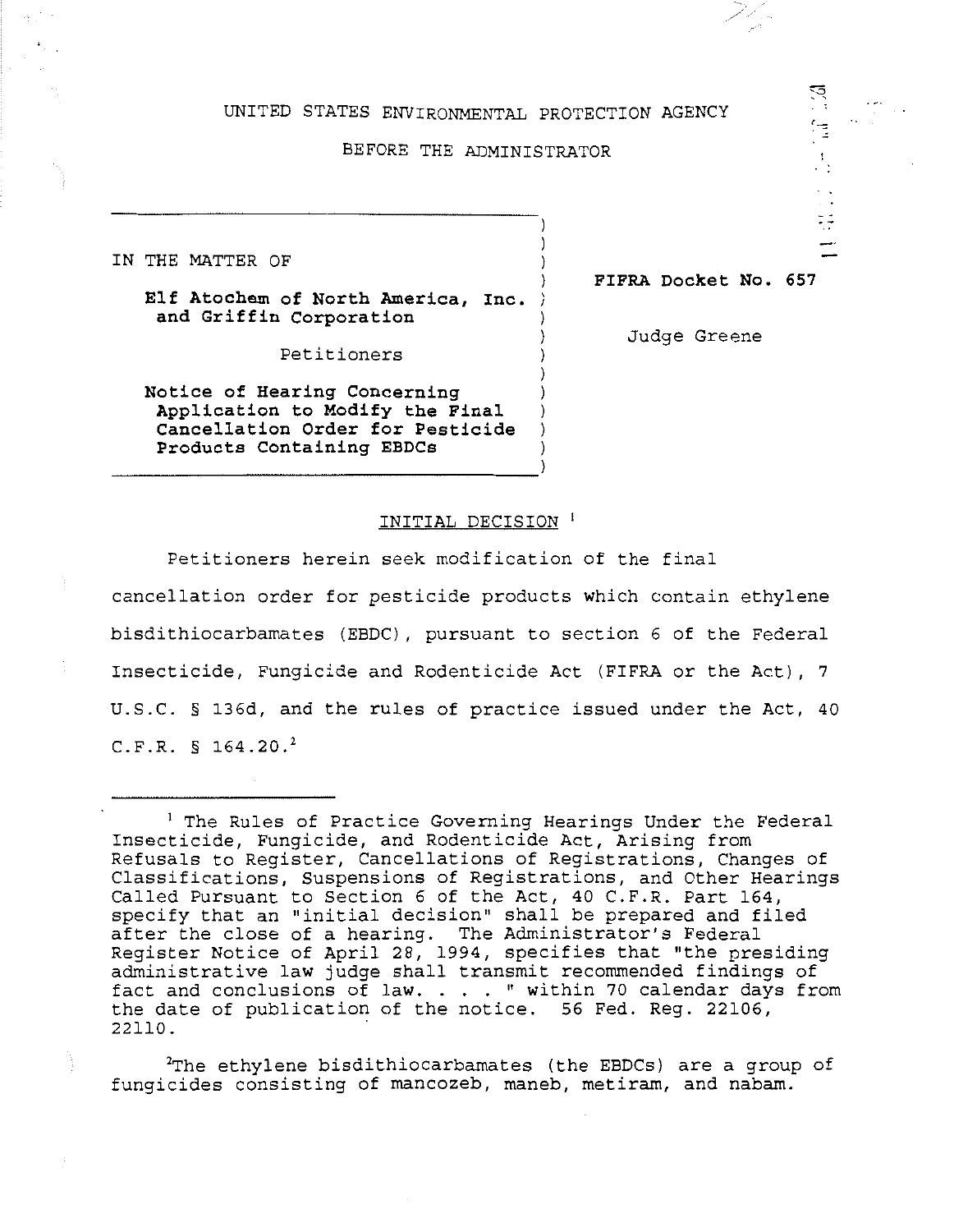On March 2, 1992, the Administrator of the U. S. Environmental Protection Agency (EPA) issued a Notice of Intent to Cancel (NOITC) and Conclusion of the EBDC Special Review (PD4). 57 Fed. Reg. 7484 (1992). This Notice announced EPA's intent to cancel registrations and to deny applications for registration for all pesticide products containing EBDCs as an active ingredient unless the registrations/applications complied with the terms and conditions of that Notice. One requirement was that, to avoid cancellation, all EBDC labels and product registrations bearing agricultural uses were to be amended to include the following statement: "If this product is used on a crop, no other product containing a different EBDC active ingredient may be used on the same crop during the same growing season." 57 Fed. Reg. 7523 (1992). This requirement prohibits the use of more than one EBDC active ingredient per crop per season, and was intended to "avoid the potential overuse of EBDCs through active ingredient switching." 59 Fed. Reg. 22106, 22107 (1994). The prohibition, however, "was not based on specific risk concerns or on the risk calculations underlying the Agency's EBDC regulatory decision." Id.; see Declaration of Richard P. Dumas at 7. Further, it has been stipulated that Petitioners did not have notice of this requirement prior to issuance of the NOITC and PD4. Stipulations at 2.

On December 1, 1993, subsequent to the NOITC becoming an effective Order of Cancellation, Petitioners requested amendment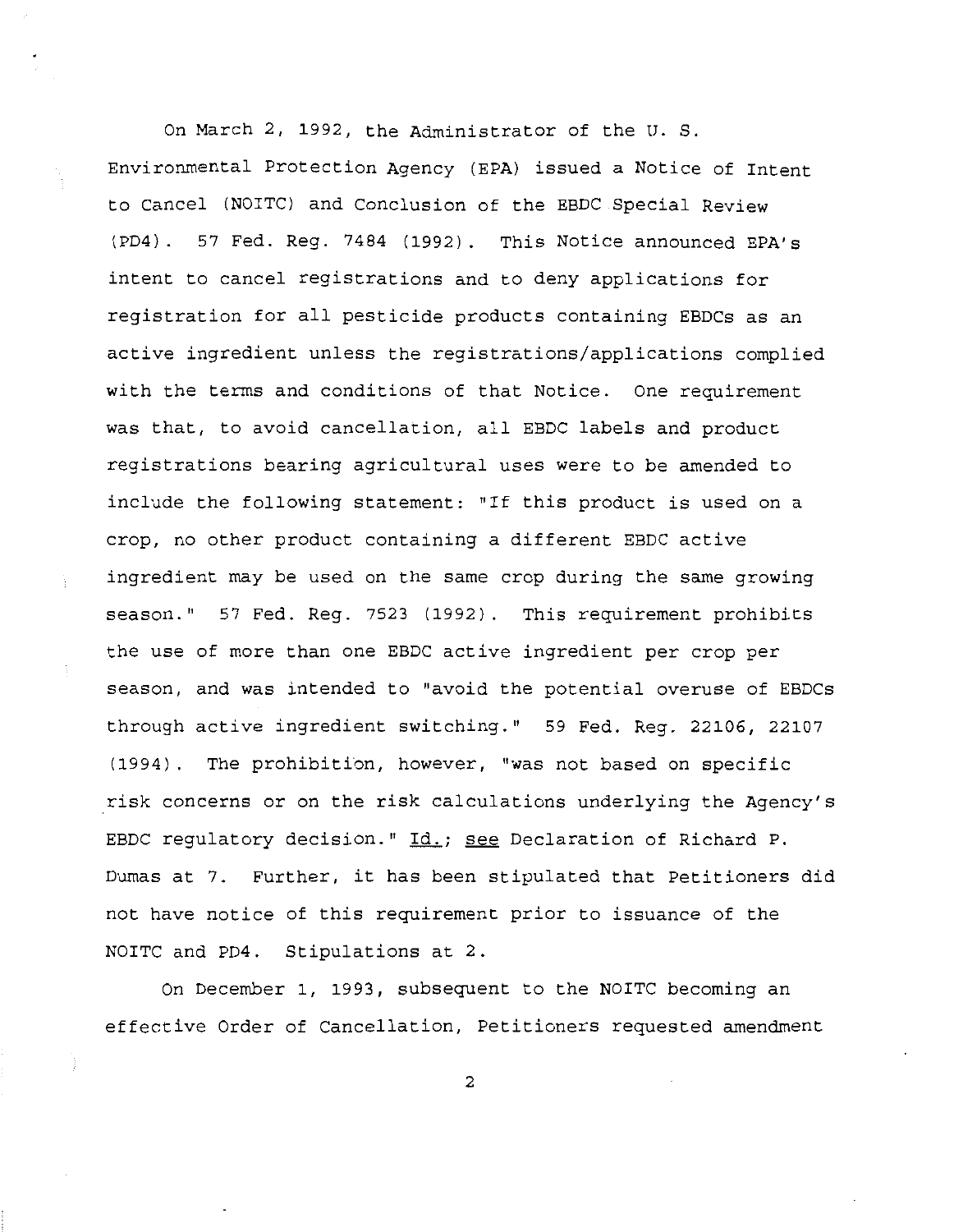of the Order. Citing what they termed the negative impacts on industry and growers, Petitioners requested that EPA: 1) amend the labels of seven EBDC pesticide products which were subject to the Cancellation Order and which contain the active ingredients of mancozeb or maneb (Manex™, Maneb 75DF, Maneb 80, Maneb Plus Zinc F4, Penncozeb, Penncozeb DF and Pro-Tex); and 2) allow all EBDC registrants to modify their end use product label(s) in the same manner as Petitioners have proposed to amend theirs.

In lieu of the current labeling, Petitioners propose the following language:

### Foliar Applications

## Where EBDC Products Used Allow the Same Maximum Poundage of Active Ingredient Per Acre Per Season

If more than one product containing an EBDC active ingredient (maneb, mancozeb or metiram) is used on a crop during the same growing season and the EBDC products used allow the same maximum poundage of active ingredient per acre per season, then the total poundage of all such EBDC products used must not exceed any one of the specified individual EBDC product maximum seasonal poundage of active ingredient allowed per acre.

## Where EBDC Products Used Allow Different Maximum Poundage of Active Ingredient Per Acre Per Season

If more than one product containing an EBDC active ingredient is used on a crop during the same growing season and the EBDC products used allow different maximum poundage of active ingredient per acre per season, then the total poundage of all such EBDC products used must not exceed the lowest specified individual EBDC product maximum seasonal poundage of active ingredient allowed per acre.

#### Seed Treatment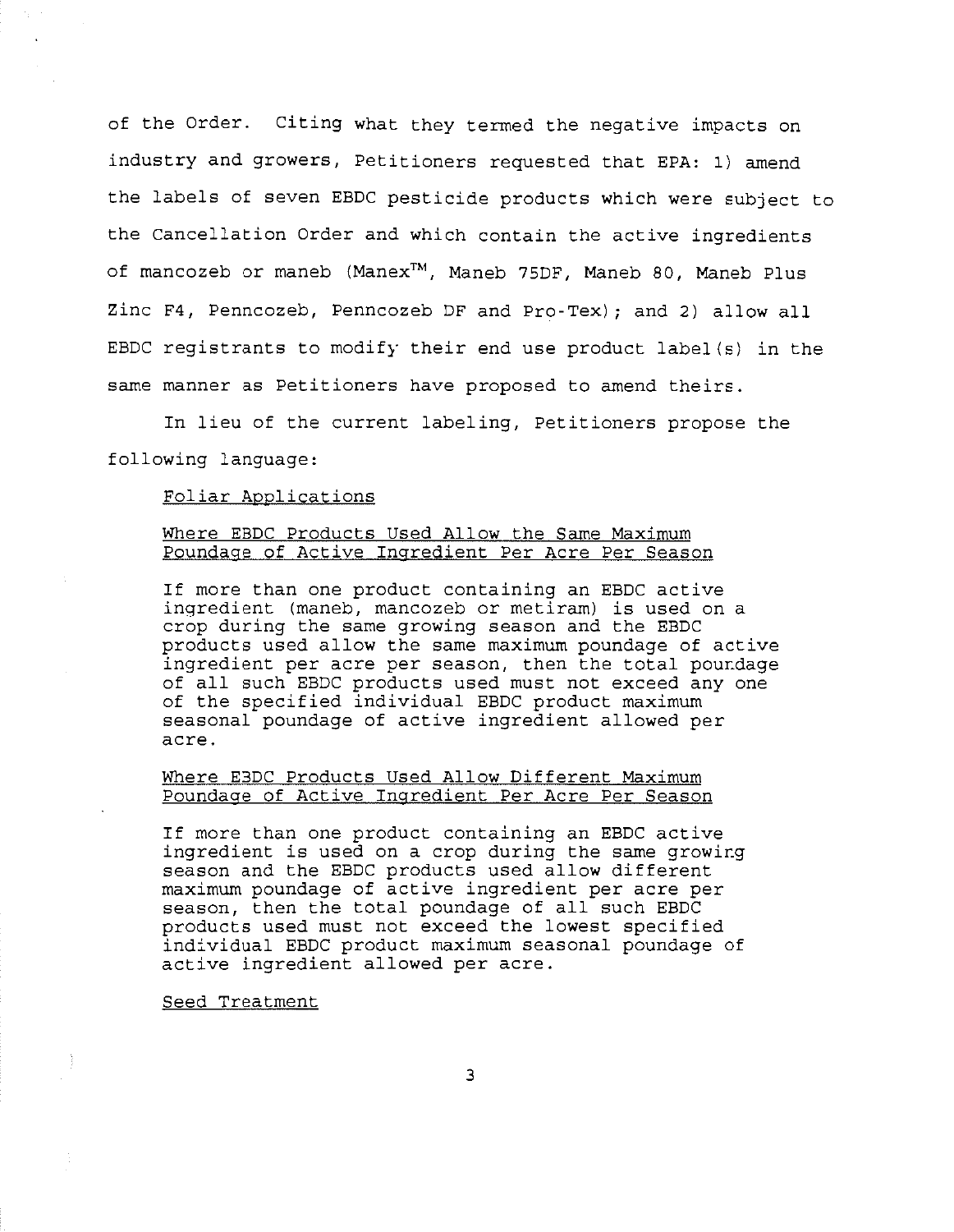In addition to the maximum number of foliar applications permitted by the formula stated above, a single application for seed treatment may be made on crops which have registered seed treatment uses.

59 Fed. Reg. 22106, 22106-07 (1994). While the proposed amendment seeks to allow the use of more than one EBDC active ingredient per crop per season, Petitioners assert that it would not change the current **maximum** allowable amount of EBDCs. Consequently, as discussed <u>infra</u>, EPA's objective of "avoid[ing] the potential overuse of EBDCs through active ingredient  $s$ witching" would not be compromised.

On April 28, 1994, pursuant to 40 C.F.R. 164.131(c), the Administrator issued a notice of hearing which specified the issues of fact and law to be adjudicated, as required by 40 C.F.R. § 164.23.

Issues of fact to be adjudicated are as follows:

1. What will the economic impacts on growers, processors, and consumers be if the lack of a provision for a seed treatment application and the present restriction on using multiple EBDC active ingredients on the same crop during the same growing season continue?

2. What have been the use practices regarding the use of more than one EBDC active ingredient per crop per season prior to the current restriction?

3. What will be the effect of the present restriction on using multiple EBDC active ingredients on the same crop during the same growing season if this restriction is maintained? Likewise, what would be the effect on efficacy of EBDC use and other pest control practices if the lack of a provision for a seed treatment application continues?

359 Fed. Reg. 22106, 22107 (1994).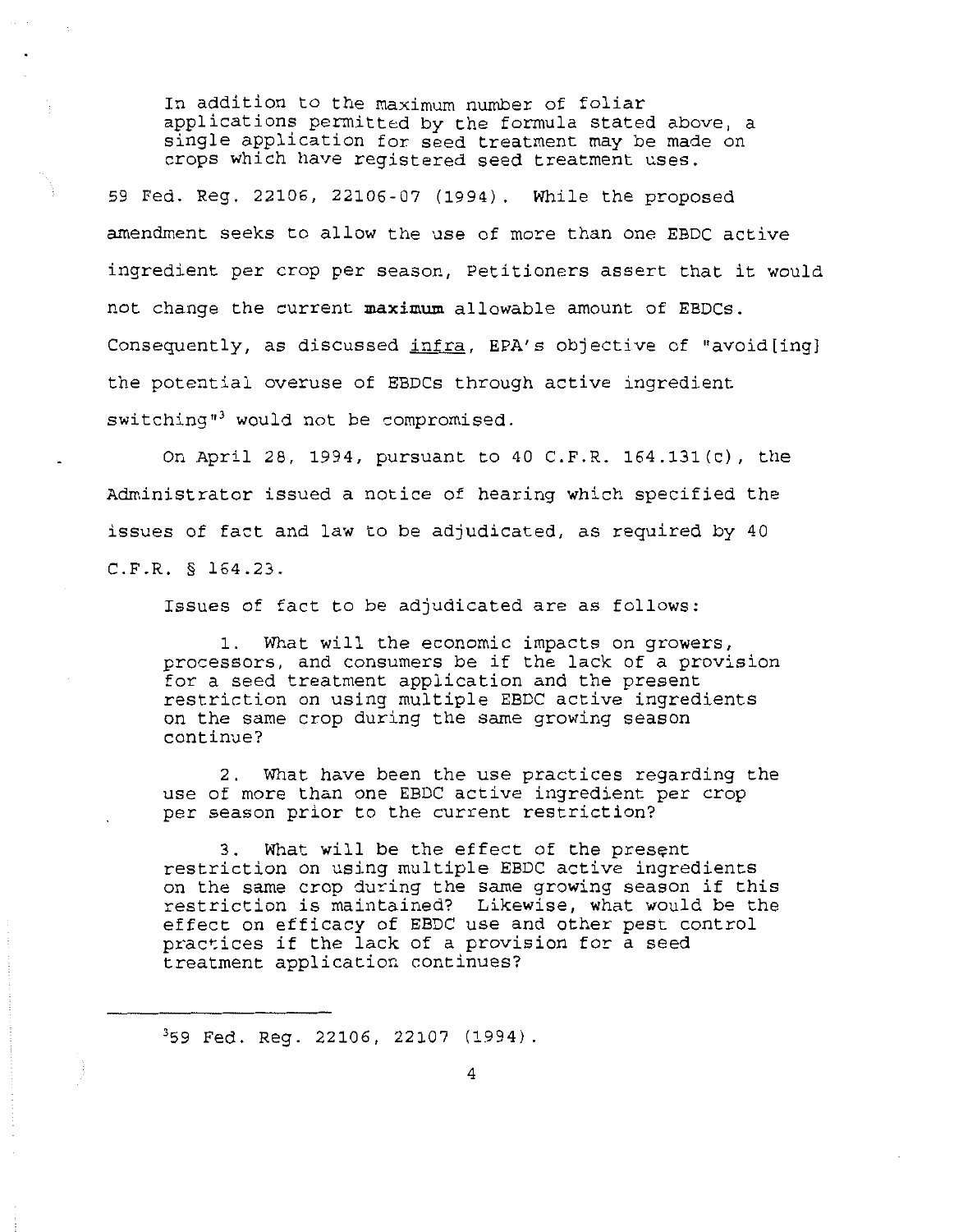4. Assuming the validity of the analysis of the toxicity of EBDCs and the methodology for analysis of exposure to EBDCs upon which the cancellation order was based, what quantitative effect would adoption of the proposed language have on the total risk associated with EBDC use?

The issues of law to be adjudicated are as follows:

1. Has substantial new evidence been presented pertaining to the use of more than one EBDC active ingredient per crop per season and allowance in certain cases for a single seed treatment application per crop per season in addition to foliar applications and the impact of the current restriction?

2. Assuming the validity of the analysis of the toxicity of EBDCs and the methodology for analysis of exposure to EBDCs upon which the cancellation order was based, does the evidence presented demonstrate that the benefits of allowing use of more than one EBDC active ingredient per crop per season and allowing in certain cases a single seed treatment application per crop per season in addition to foliar applications are likely to outweigh the risks of such use? [i.e. Based on the evidence presented, should the Agency revise its prior determination that allowed use to be limited to one active.ingredient per crop per season and that a single seed treatment should not be allowed in certain cases in addition to the foliar application?)

The Administrator's notice continued as follows:

The sole objective of this hearing is to determine whether or not the order canceling all sale, distribution, and use of pesticide products containing EBDCs which do not comply with the current label restriction on multiple EBDC use should be modified to permit the use of more than one EBDC active ingredient per crop per season and allow a single seed treatment in addition to foliar uses where there is a registered seed treatment use.

59 Fed. Reg. 22106, 22109 (1994).

On May 31, 1994, a group known as the EBDC/ETU Task Force, comprised of four companies (BASF, Dupont, Elf Atochem, and Rohm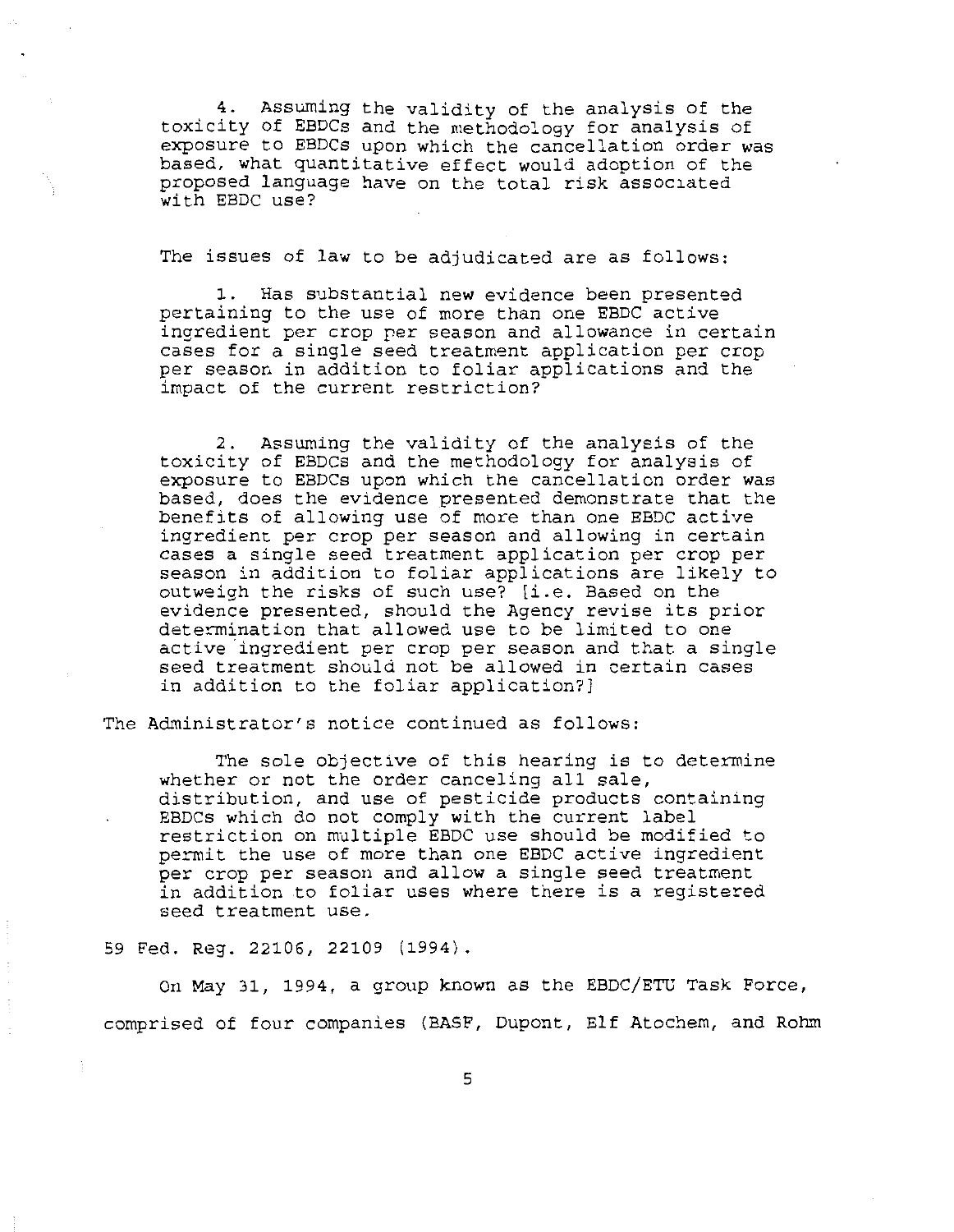and Haas) moved for leave to intervene in this proceeding. There being no opposition from Respondent EPA or from Petitioner Elf Atochem North America, Inc.,• and the requirements of the rules of practice pertaining to motions to intervene having been met by the movant, the motion was granted.

On June 7, 1994, the parties submitted their witnesses' direct testimony in written form.<sup>5</sup> Respondent's sole witness, Richard P. Dumas, stated that "assuming the record presented [at the] hearing supports Petitioners' requests, the Agency has no objections to the requested label language changes being allowed as a notification to the EBDC Cancellation Order." Declaration of Richard P. Dumas at 12. The parties were able to stipulate extensively with respect to the facts herein.<sup>6</sup>

A formal adjudicatory hearing was held on June 20, 1994. In its summary of the case, Respondent EPA reiterated its acceptance of Petitioners' proposed amendments, "so long as the record that we assemble as a result of today's hearing and the documents that are associated with it . . . support their request." Transcript at 10.

The record in this matter discloses substantial new evidence of negative impacts resulting from implementation of and

4 No response to the motion was received from petitioner Griffin Corporation.

*<sup>5</sup>*See 40 C.F.R. § 164.81 (a), (g).

 $\mathbb{Z}$ 

 $\ddot{\ddot{\varepsilon}}$ İ,

6 The stipulations of the parties are attached hereto and made a part of this decision. (See Appendix).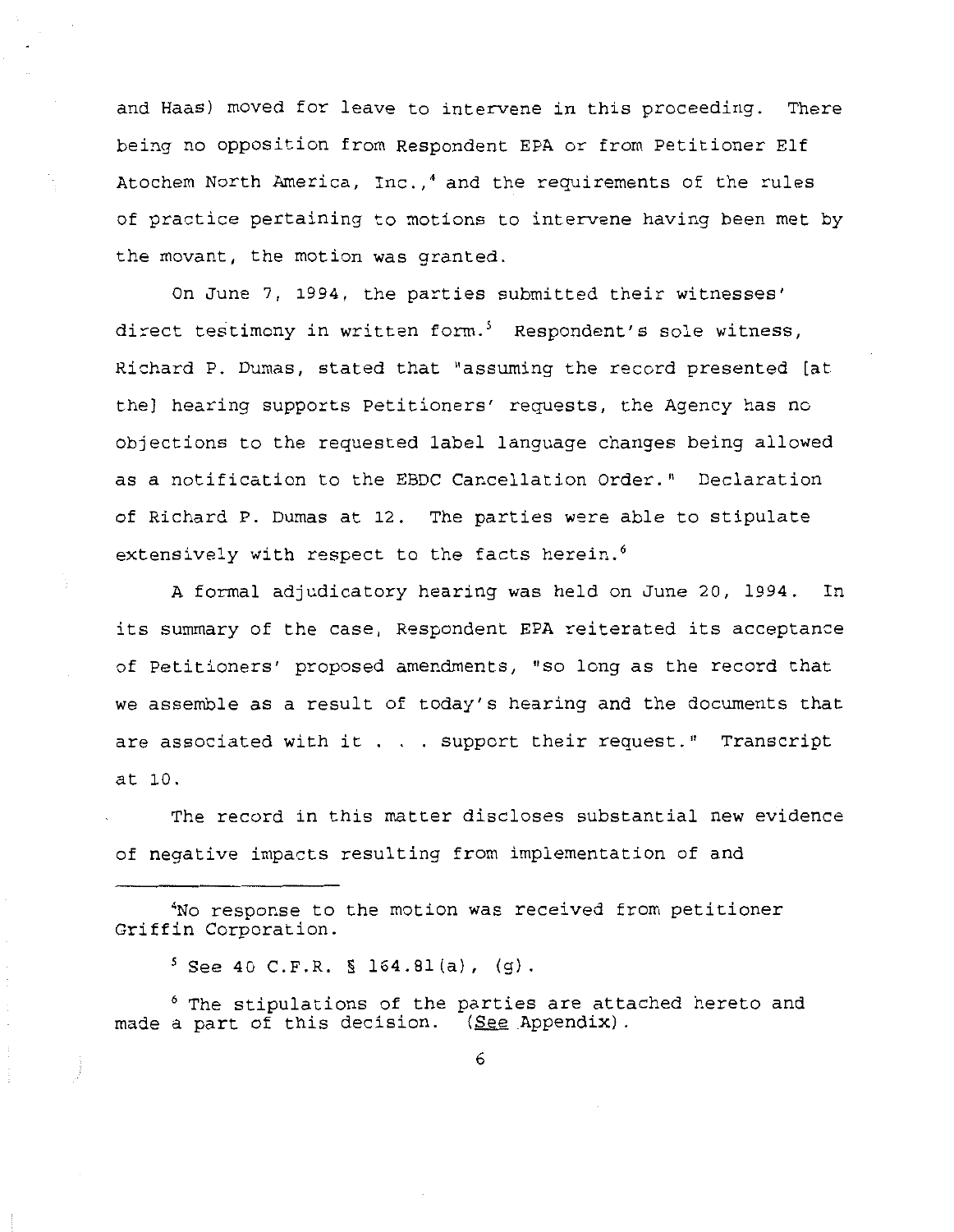adherence to the label restrictions. As previously stated, it has been stipulated that Petitioners did not have notice of the restrictions in the cancellation order prior to issuance of the NOITC and PD4. Stipulations at 2. Consequently, evidence of the impact of the restriction could not have been produced prior to implementation of the restriction.

The substantial new evidence relates to three areas. First, the prohibition limits the flexibility of a grower to change products during the growing season -- for instance, whether to respond to disease pressures, or whether to respond to supply/ price variations. The lack of flexibility forces growers to choose between either higher priced or less effective products for use on crops.

Second, the restriction has caused confusion in the marketplace as to its exact meaning. It could be interpreted to prohibit switching among active ingredients or, alternatively, to prohibit use of more than one commercial brand containing the same active ingredient.

Finally, the record discloses that the proposed amendments would not compromise EPA's stated objective of ensuring seasonal limits on the application of EBDCs to a particular crop, because the changes would not increase the current maximum allowable amount of EBDCs that can be applied to any crop during a growing season. Moreover, the evidence demonstrates that there would be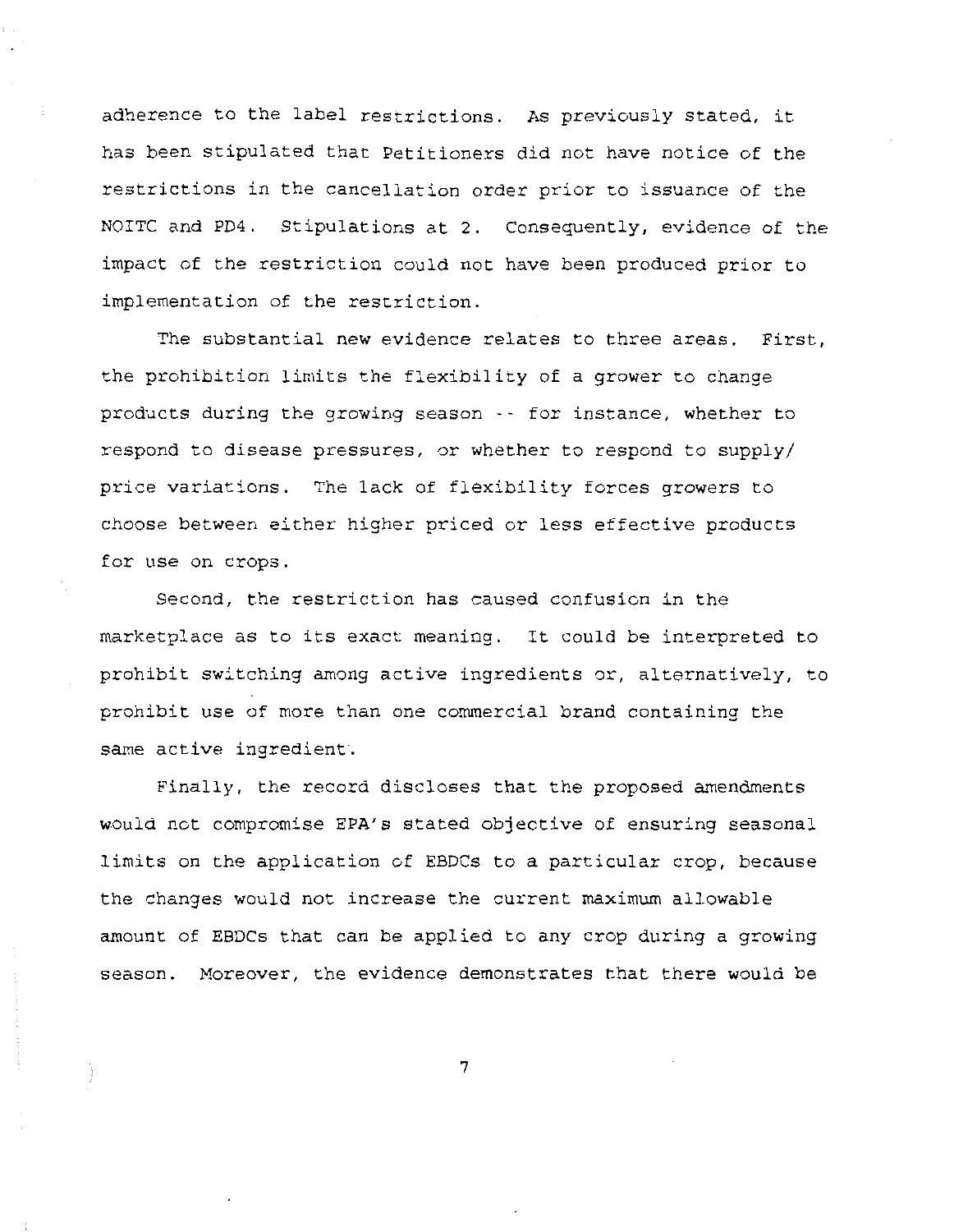no increased risk from adoption of the proposed language, $^7$  and that the benefits would be substantial. In short, the evidence presented demonstrates that the benefits of allowing use of more than one EBDC active ingredient per crop per season and allowing in certain cases a single seed treatment application per crop per season in addition to foliar applications will outweigh the risks, if any, of such use.'

The following discussion analyzes and evaluates each of these factors.

### I. Growers' Lack of Flexibility

Under current label restrictions, a grower is precluded from switching to a different EBDC active ingredient product during the same growing season. The record reveals that this prohibition limits a grower's ability to: A) respond to disease pressures as they arise; and B) respond to variations in price and/or supply of pesticide products.

## A. Disease Pressures

During the course of a growing season, a grower may need the

8 See second issue of law set forth by the Administrator in 59 Fed. Reg. 22106, 22107. (P. 5 supra).

 $<sup>7</sup>$  As previously stated, the Agency's decision to implement</sup> the restriction "was not based on specific risk concerns or on the risk calculations underlying the Agency's EBDC regulatory decision." 59 Fed. Reg 22106, 22107  $(1994)$ ; see Declaration of Richard P. Dumas at 7.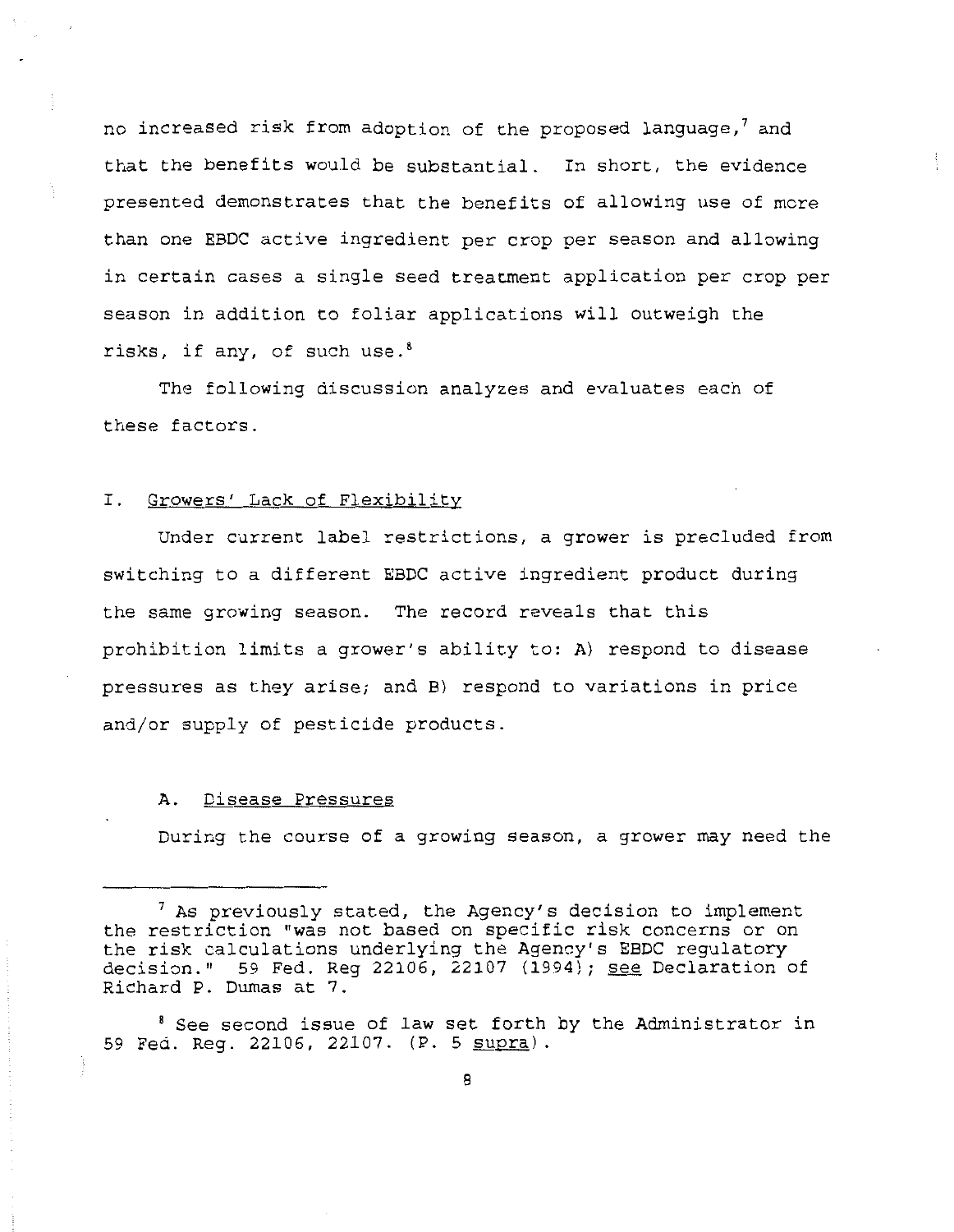flexibility to switch to a pesticide containing a different EBDC active ingredient in order to effectively combat unanticipated fungal problems associated with a given crop. Declaration of Gale E. Hazen at 3-4; Declaration of Thomas F. Mueller at 3-4. Prior to implementation of the current restriction, growers typically used more than one EBDC per crop per growing season. Declaration of H. Arthur Lamey at 2; Declaration of Todd Michael at 1-2; Declaration of Keith Masser at 1-2; Declaration of Gale E. Hazen at 2; Declaration of Thomas F. Mueller at 2; Declaration of Richard A. Jaeger at 1.

Under the current label language, however, growers are limited to using only one EBDC active ingredient per crop per growing season. This new language "may restrict a grower's ability to address effectively the fungal problems . . . by using the most effective EBDC product to treat a particular problem." Stipulations at 6; see Declaration of Gordon D. Bowman, II at 2. As Dr. Janet Ollinger stated at the hearing in this matter: "there can be cases where a grower may start with Maneb, and find out later in the season that he has a late blight . . . and so it would be advantageous to be able to use Ridomil MZ [the only Ridomil/EBDC combination is Ridomil with mancozeb], but because the original treatments were with Maneb, that switch is not possible." Testimony of Dr. Janet Ollinger, Transcript at 88; Declaration of H. Arthur Lamey at 4. "Essentially, growers are forced to choose between a treatment regime that is effective against early blight -- for example, maneb plus zinc -- and a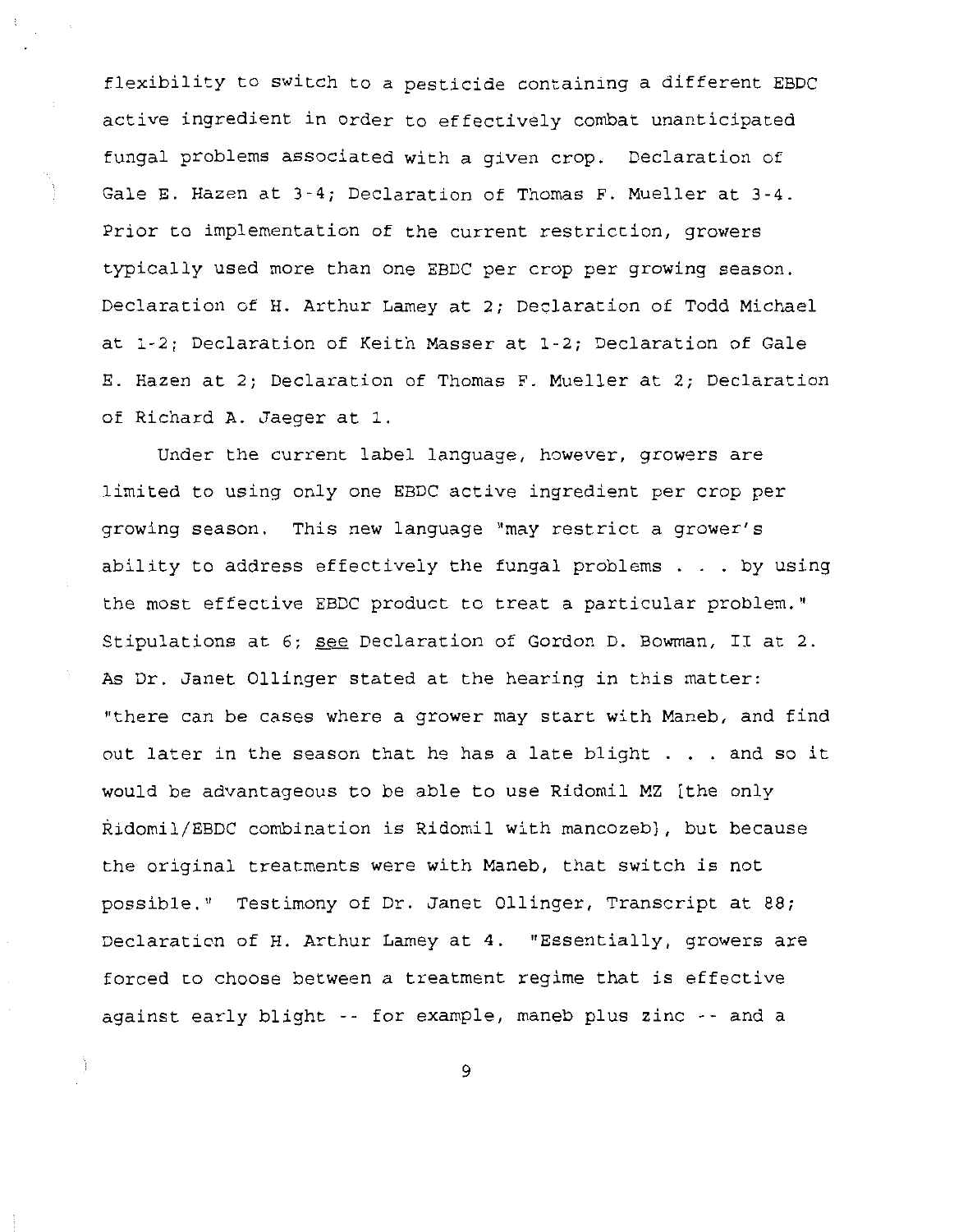regime that is more effective against late blight -- such as Ridomil MZ 58 (mancozeb plus metalaxyl). Stipulations at  $4.$  "A grower that cannot use Ridomil MZ 58, the most cost-effective treatment for late blight, because of use of a different EBDC earlier in the season, faces the possibility of reduced yields and/or greater costs to control late blight." Id.; see Declaration of Lynn Olsen at 3.

Similarly, the current language forces growers to choose either an effective seed treatment (maneb, the only EBDC that is formulated as a dry powder treatment), or the most effective late-blight foliar treatment (Ridomil MZ, which contains mancozeb) . Growers prefer dry formulations for seed treatments because wet treatments tend to promote bacterial growth. Declaration of Todd Michael at 2.

### B. Variations in Price and/or Supply

Variations in availability and pricing of EBDC products may make it necessary for growers to switch among EBDCs during the growing season. Testimony of Gary R. Sandberg, Transcript at 28; Declaration of Gary R. Sandberg at 4-5; Declaration of Todd Michael at 2. Under the current label restrictions, however, if the supply of a grower's initially selected EBDC product falls, and, as a consequence, the price rises, the grower will be precluded from switching to any other product containing a different EBDC active ingredient during the growing season. This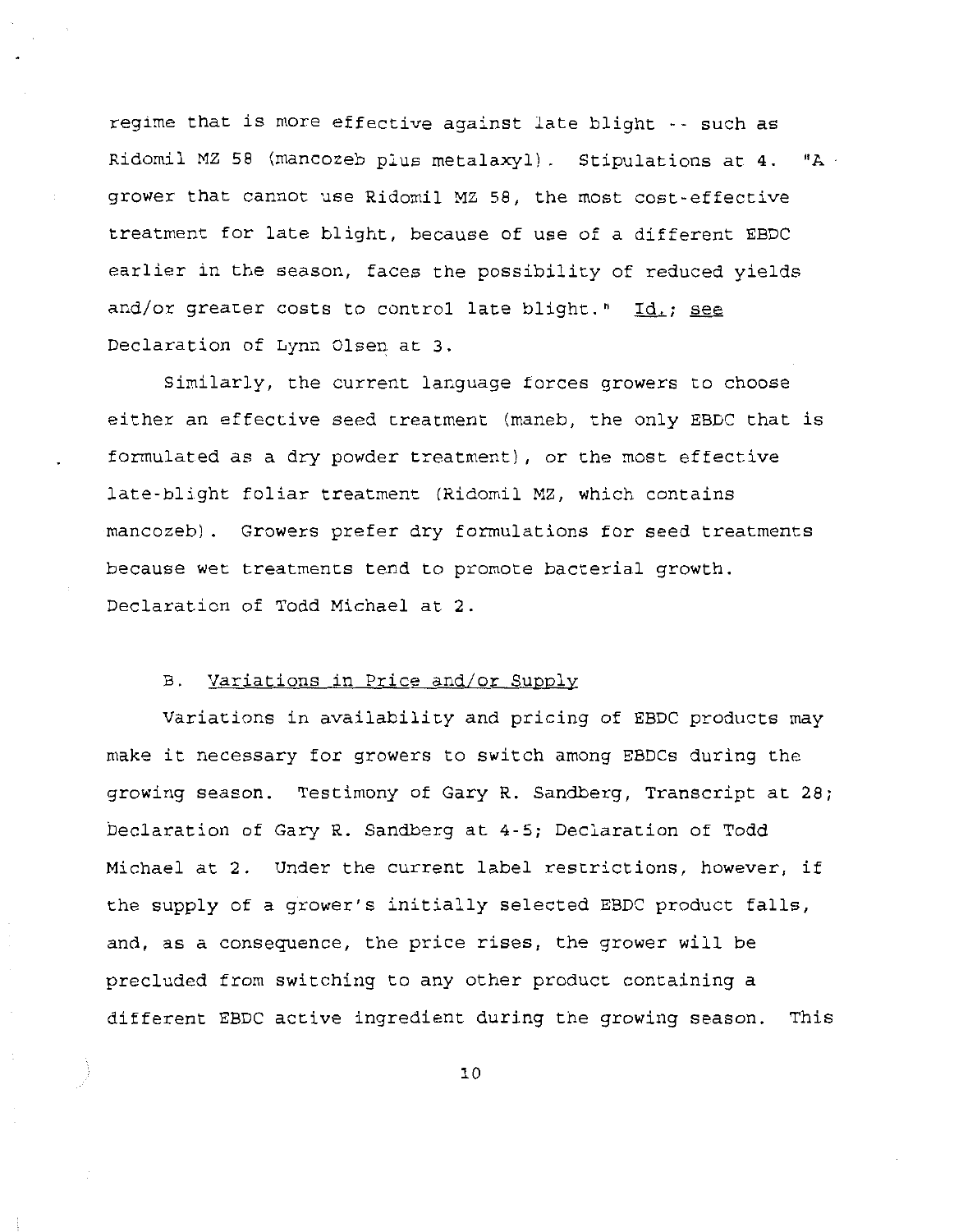factor is compounded by the fact that the principle manufacturers and marketers of EBDCs in the United States are dependent on foreign manufacturing plants, work forces and shipping companies for their supply. Testimony of James M. Loar, Transcript at 61; Declaration of James M. Loar at 2; Testimony of Dr. Janet Ollinger, Transcript at 84.

These variations in price and/or supply, in conjunction with growers' inability to efficiently respond to unanticipated disease pressures, could produce substantial economic impacts on growers, processors, and consumers. It is estimated that the current restrictions could result in total revenue losses to growers of as much as \$227.2 million annually on a nationwide basis for the following crops: apples, tomatoes, grapes, potatoes, onions, cucumbers, and sweet corn. Declaration of John M. Urbanchuk at 14, Table 2; Stipulations at 3. It is further estimated that processor costs for these crops could increase by as much as \$71.2 million annually, and consumer expenditures by \$46.8. Declaration of John M. Urbanchuk at 14, Table 2; Stipulations at 3.

# II. Confusion in the Marketplace

The current label language has been interpreted differently, creating confusion among growers. Declaration of Charles H. Matthews, Jr. at 3; Stipulations at 7. One interpretation has been that the label language prohibits switching among products containing different active ingredients. Declaration of Charles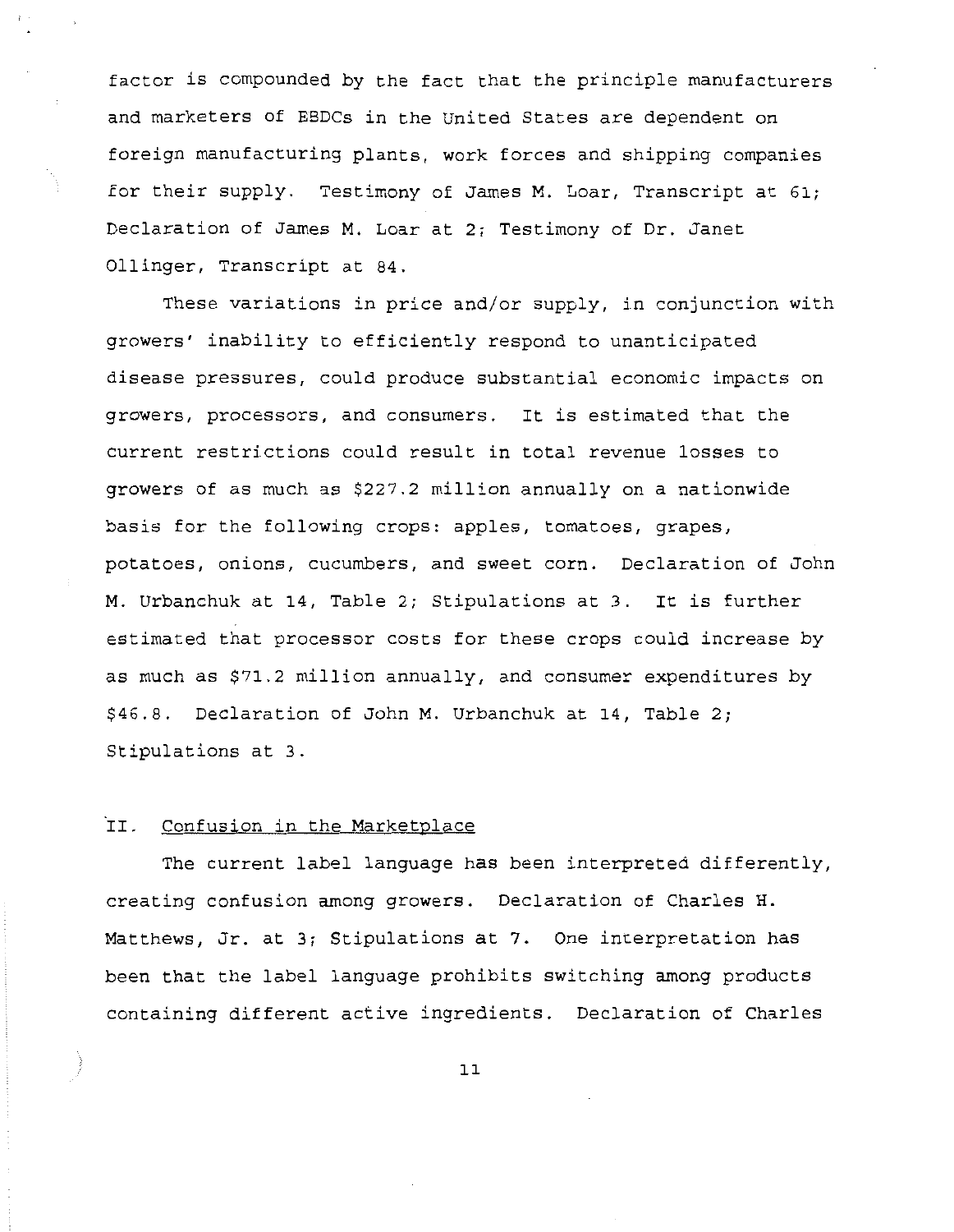H. Matthews, Jr. at 3. For example, if a grower initially uses a product containing maneb, the grower would not be able to switch during the same growing season to a product with the active ingredient mancozeb. This has been the Agency's interpretation.

Another interpretation holds that the label language prohibits switching among commercial brands of the same active ingredient. Declaration of Dr. Janet Ollinger at 5. This interpretation has been promoted by, inter alia, the Wisconsin Potato and Vegetable Growers Association, which stated in its newsletter that: "In the course of the EBDC food safety debate and subsequent label change, the EPA has mandated that in using the EBDC compounds you can only use one brand all season. For example, if you use Dithane you must stick with Dithane all **season.** "9

# III. Proposed Amendments Are Compatible with Agency's Stated Objective, and Benefits Outweigh Risks

As previously stated, Petitioners' proposed amendments seek to allow the use of more than one EBDC active ingredient per crop per season. They would not, however, change the **current maximum allowable** amount of EBDCs. The proposed amendments are unambiguous in this regard:

## Where EBDC Products Used Allow the Same Maximum Poundage of Active Ingredient Per Acre Per Season

If more than one product containing an EBDC active

<sup>9</sup> Insight, An inside Report to the Members of the Wisconsin Potato and Vegetable Growers Association, February 8, 1993.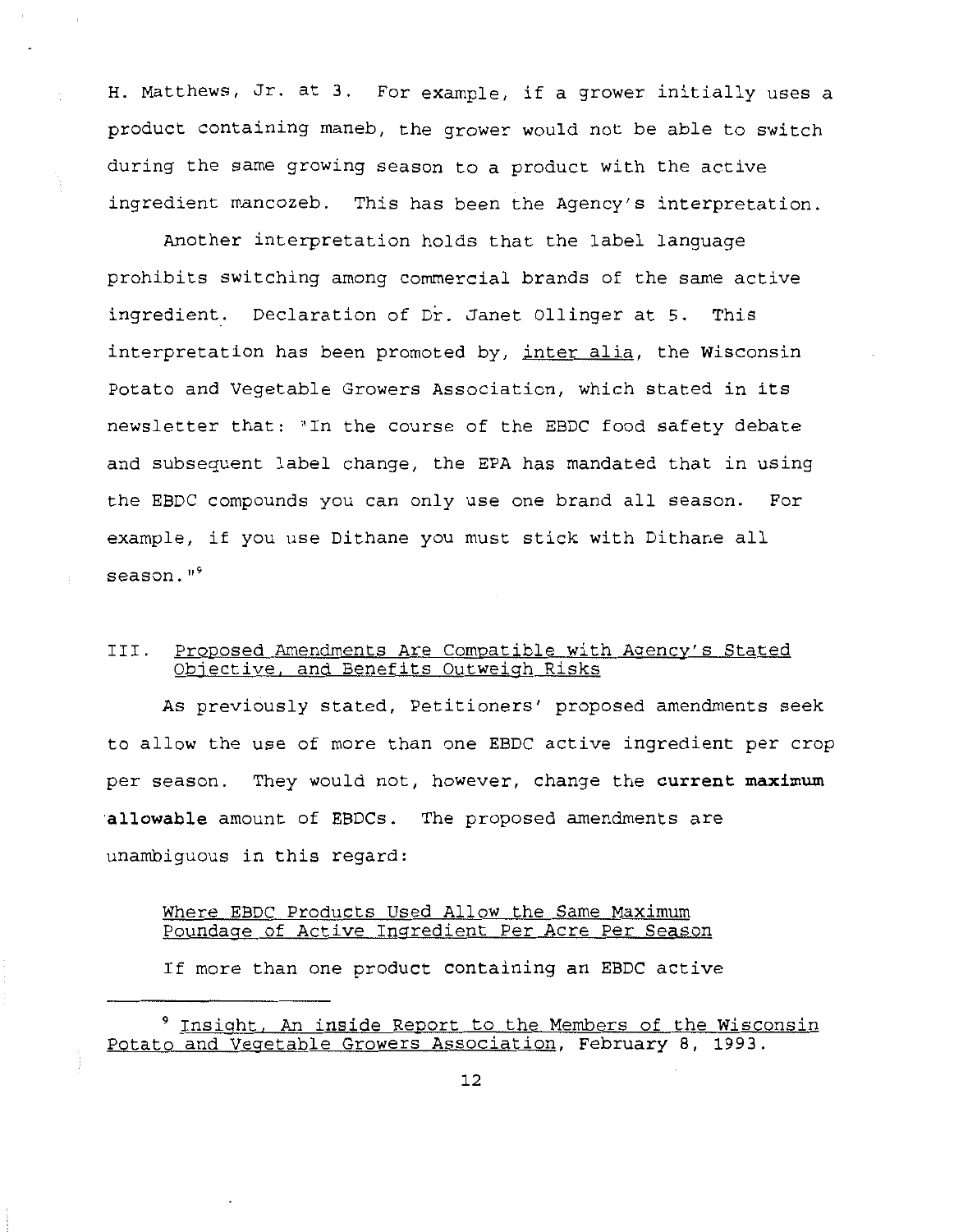ingredient (maneb, mancozeb or metiram) is used on a

crop during the same growing season and the EBDC products used allow the same maximum poundage of active ingredient per acre per season, <u>then the total poundage of all such</u> EBDC products used must not exceed any one of the specified individual EBDC product maximum seasonal poundage of active ingredient allowed per acre.

# Where EBDC Products Used Allow Different Maximum Poundage of Active Ingredient Per Acre Per Season

If more than one product containing an EBDC active ingredient is used on a crop during the same growing season and the EBDC products used allow different maximum poundage of active ingredient per acre per season, then the total poundage of all such EBDC products used must not exceed the lowest specified individual EBDC product maximum seasonal poundage of active ingredient allowed per acre.

59 Fed. Reg. 22106, 22106-07 (1994) (emphasis added).

Consequently, the Agency's objective of "avoid[ing] the potential overuse of EBDCs through active ingredient switching"<sup>10</sup> would not be compromised. Indeed, under the proposed label language, overall potential dietary risk,<sup>11</sup> as well as worker risk,<sup>12</sup> may be reduced. Clearly, then, reliable and probative evidence in the record establishes that substantial benefits<sup>13</sup> from adoption of the proposed language would outweigh any risks.

1059 Fed. Reg. 22106, 22107 (1994).

<sup>11</sup>Declaration of Gail Arce at 4; <u>see</u> Stipulations at 7-8 12Declaration of Gail Arce at 4; Stipulations at 8. <sup>13</sup>Discussed supra, pp. 7-11.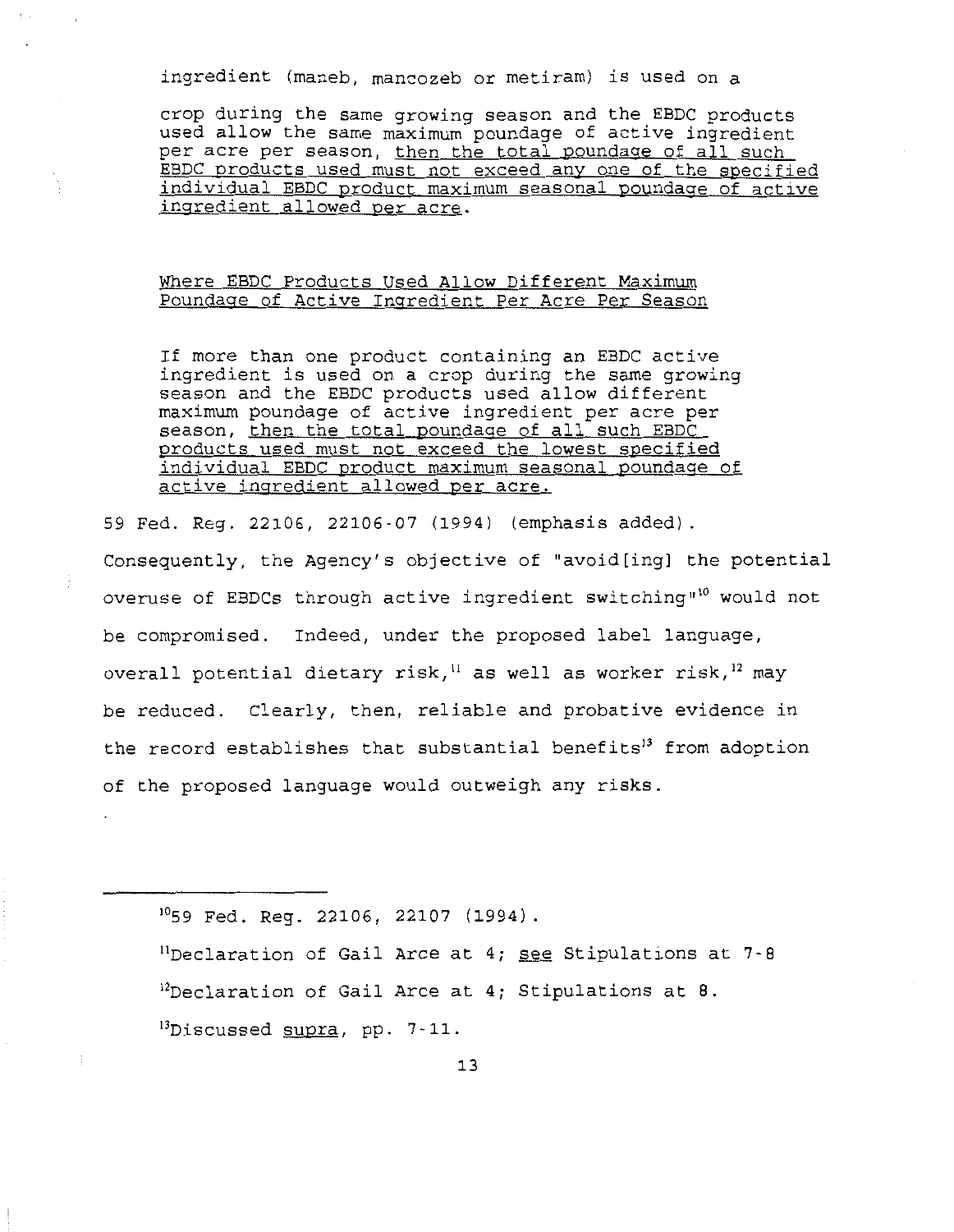#### RECOMMENDED FINDINGS OF FACT AND CONCLUSIONS OF LAW

1. On March 2, 1992, the Administrator issued a Notice of Intent to Cancel ("NOITC") and Conclusion of the EBDC Special Review, which announced EPA's intent to cancel registrations and deny applications for registration for all EBDC products unless the registrants/applicants complied with certain terms, including limiting seasonal maximums for EBDC use. (Stipulation No. 1; Declaration of Richard P. Dumas at  $\lbrace 5. \rbrace$ 

2. One requirement of the cancellation order was that, to avoid cancellation, all EBDC product labels and registrations bearing agricultural uses be amended to include the following label statement: "If this product is used on a crop, no other product containing a different EBDC active ingredient may be used on the same crop during the same growing season." (Stipulation No. 2; Dumas Declaration at  $\int$  6.)

3. The current label language was not included in any prior decision document before the PD4 regarding EBDCs and the registrants and the grower community did not have any notice prior to issuance of the NOITC that such a restriction was to be mandated. (Stipulation No. 3; 59 Fed. Reg. 22106, 22109 (April 28, 1994).)

4. Evidence of actual impacts resulting from implementation of the label restriction was necessarily unavailable prior to the effective date of the cancellation order, which put the label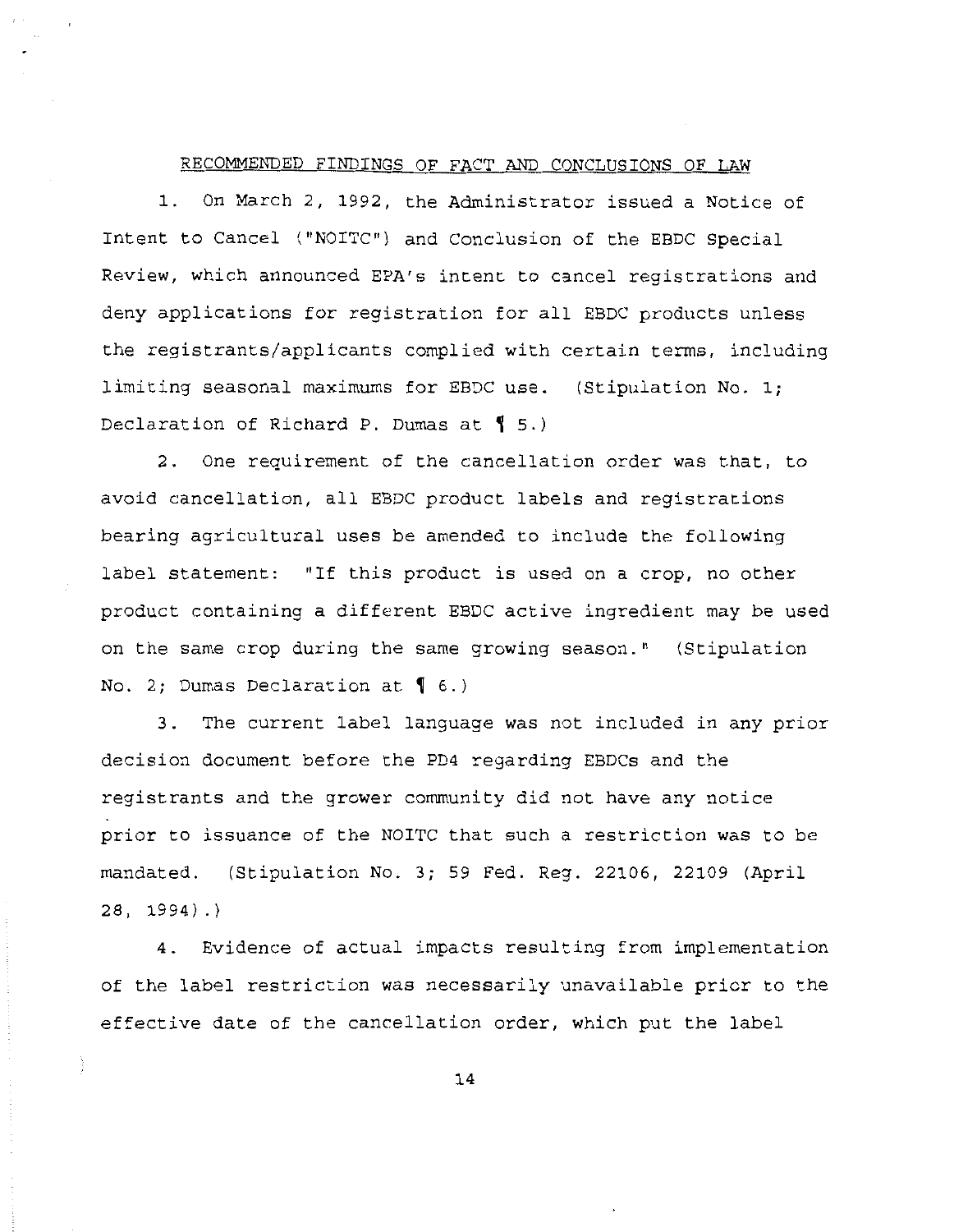restriction into effect. (Stipulation No. 4; 59 Fed. Reg. at 22109.

5. If the present restriction on using multiple EBDC active ingredients on the same crop during the same growing season continues and growers are forced to switch to non-EBDC fungicides because of unanticipated disease pressure, or inability to obtain adaquate supplies of EBDCs, available information suggests that they may experience lower yields due to reduced disease control, higher costs, and lower revenues. (Stipulation No. 5; Sandberg Testimony at p. 18, line 19; Jaeger Declaration at  $\P$  3; Matthews Declaration at  $\lceil 6$ ; Mellinger Declaration at  $\lceil 6$ ; Mueller Declaration at  $\parallel$  7; Olsen Declaration at  $\parallel$  9; Hazen Supplemental Declaration at pp. 3-5; Loar Testimony at p. 57, lines 11-14.)

6. Some of the adverse impacts of the current label restriction are potential impacts that may occur in the event of particular market conditions or crop disease pressures. In some cases, product shortages, and resulting harm to growers has already occurred. (Jaeger Declaration at  $\P$  3-4; Michael Declaration at  $\sqrt{9}$ ; Loar Testimony at p. 55, line 8-p. 56, line 2, p. 56, line 5- p. 57 line 14; Hazen Supplemental Declaration at p. 5.)

7. Estimates of the economic impact of EBDC cancellation or the "worst case" adverse impacts of the current label restriction vary. EPA's 1992 estimates of the impact of cancellation of EBDCs included in the PD4 were as follows: \$16.7 to \$51.8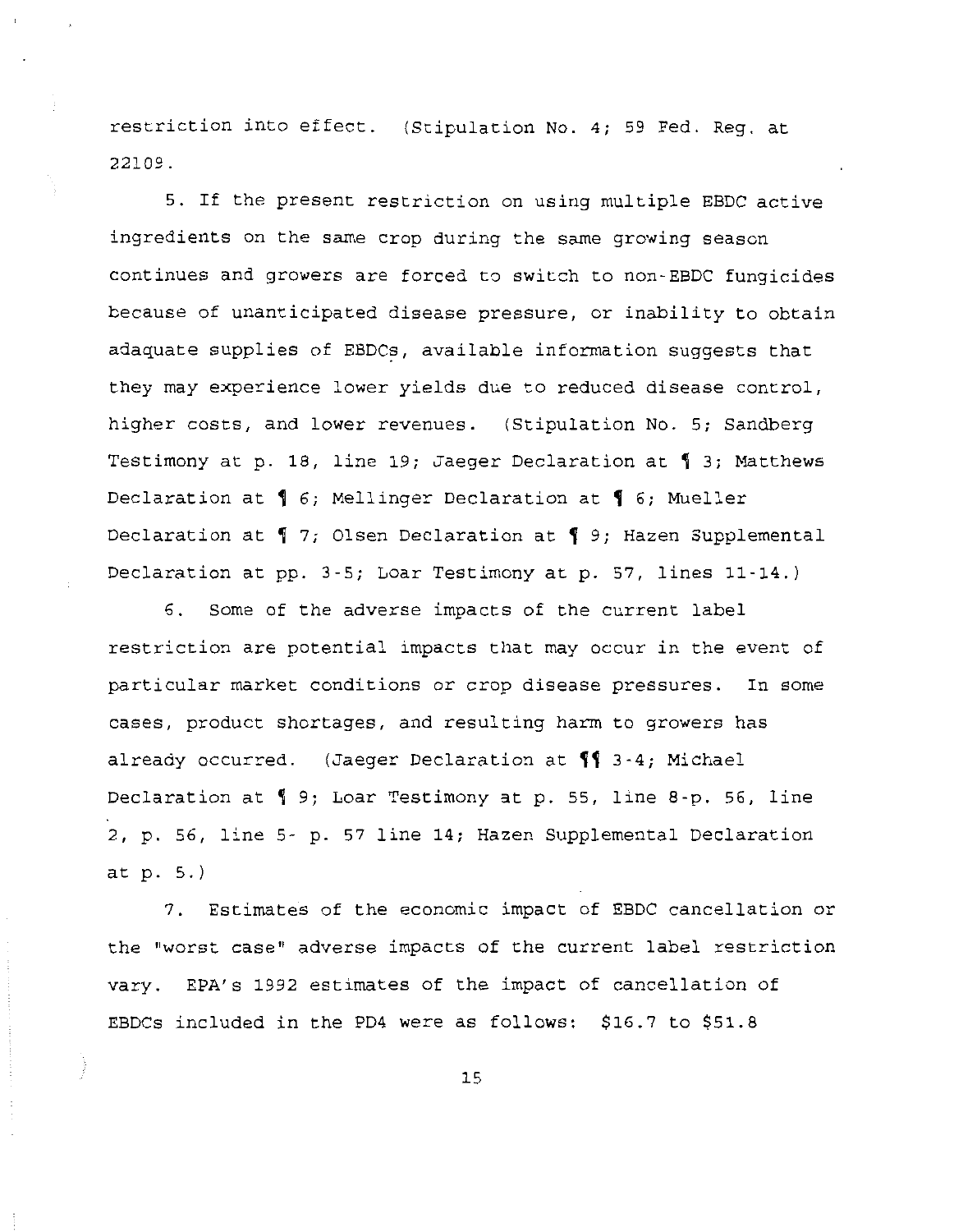million loss for apples; \$32 to \$45 million for tomatoes; \$1.8 to \$17.5 million for grapes; \$40.4 million for potatoes; \$1.4 to \$6.1 million producer impacts for cucumbers; \$4.2 to \$5.5 million for onions; and \$2.1 to \$8.6 million for sweet corn. (Dumas Declaration Exhibit A; 57 Fed. Reg. 7484, 7512-15 (March 2, 1992) .)

8. The current estimates prepared by Mr. Urbanchuk for his definition of a possible worst case impact of the current label restriction on growers, processors, and consumers of the seven crops considered were that the impact on a national basis could be as high as \$345 million. The numbers show a potential economic impact from the current provision restricting the use of multipe EBDCs. (Urbanchuk Declaration at p. 14.)

9. Prior to the current restriction, growers often rotated among EBDC products during a single growing season. This enabled growers to address specific disease conditions as they arose. Alternating among EBDC products also helped to avoid pest or disease resistance. (Stipulation No. 10; Loar Declaration at p. 2-3; Olsen Declaration at  $\P$  5; Michael Declaration at  $\P$  4; Masser Declaration at  $\P$  4 and 6.)

10. Prior to the current restriction, growers chose EBDC products based on price, availability, and particular conditions during the growing season, including but not limited to the particular disease or pest pressure, efficacy, and timing of treatment. (Stipulation No. 11; Michael Declaration at  $\lbrace 4; \rbrace$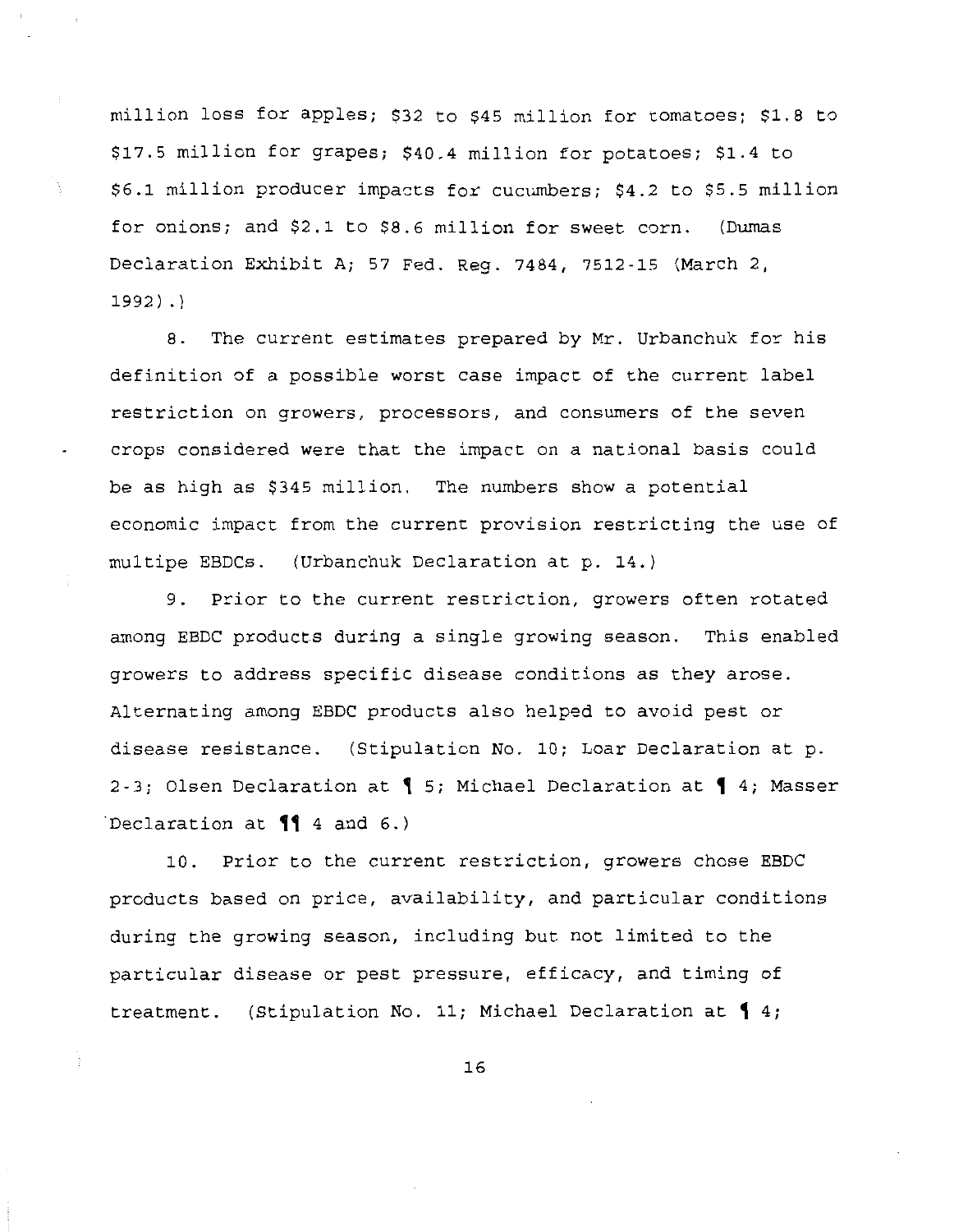Masser Declaration at  $\int 4$ ; Ollinger Declaration at  $\int 7$ ; Mueller Declaration at  $\frac{1}{5}$ ; Sutton Declaration at  $\frac{1}{5}$ .)

11. The current label provision precludes growers from switching among EBDC active ingredients for any reason. This prohibition is absolute and applies even if a particular product is not available or is higher priced due to its short supply. (Stipulation No. 12; Dumas Declaration at  $\big\{$  21; 59 Fed. Reg. at 22107.)

12. Because growers can no longer alternate among EBDC active ingredients during a single growing season, there is a concern that increased pest or disease resistance may occur. (Stipulation No. 13; Loar Testimony at p. 67, line 14-p. 68, line 2; Olsen Declaration at  $\frac{q}{1}$  8; Masser Declaration at  $\frac{q}{1}$  6; Matthews Declaration at  $\int$  12; Mellinger Declaration at  $\int$  7; Hazen Supplemental Declaration at p. 3; Masser Supplemental Declaration at  $\left\{ 3.\right\}$ 

13. Early blight and late blight are two diseases that are of particular concern to potato and, to a lesser extent, tomato \_growers. Despite the names, either disease can occur at any time during the growing season. Early blight occurs during warm weather, while late blight is a cooler weather disease. (Stipulation No. 14; Lamey Supplemental Declaration at p. 1.)

14. Essentially growers are forced to choose between a treatment regime that is effective against early blight -- for example, maneb plus zinc  $-$  and a regime that is more effective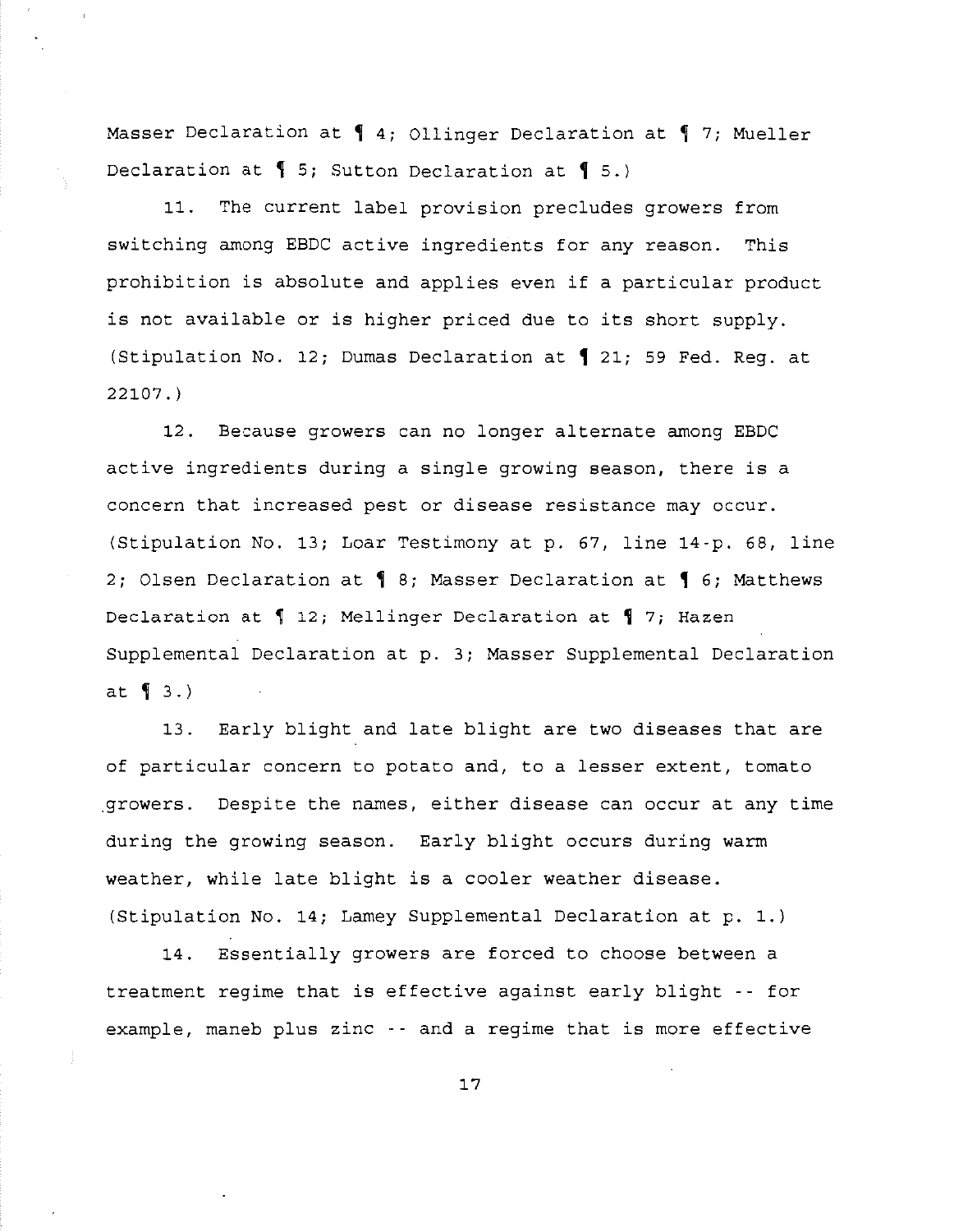against late blight -- such as Ridomil MZ 58 (mancozeb plus metalaxyl) . (Stipulation No. 15; Lamey Declaration at p. 3; Hazen Declaration at pp. 2-3; Jaeger Declaration at  $\P$  3 and 5; Mueller Supplemental Declaration at  $\lbrace 2. \rangle$ 

15. A grower that cannot use Ridomil MZ 58, the most costeffective treatment for late blight, because of use of a different EBDC earlier in the season, faces the possibility of reduced yields and/or greater costs to control late blight. (Stipulation No. 16; Lamey Declaration at pp. 4-5; Olsen Declaration at  $\P$  9; Ollinger Declaration at  $\P$  8; Hazen Supplemental Declaration at pp. 3-4.)

16. Under the current restriction, in order to preserve the option of using Ridomil MZ 58 to control late blight, a grower must use the more expensive mancozeb formulations throughout the season. (Stipulation No. 17; Michael Declaration at  $\P$  7; Olsen Declaration at  $\P$  6-7; Masser Declaration at  $\I$  5; Hazen Supplemental Declaration at p. 4.)

17. Where a supplier does not stock adequate inventory and runs out of a particular EBDC, a grower may have to pay ·additional costs to obtain the material or use a less-effective, non-EBDC product. (Stipulation No. 18; Ollinger Testimony at p. 88, line 10-p. 89, line 3; Matthews Supplemental Declaration at 1 3; Sandberg Declaration at 1 9; Ollinger Declaration at 1 7; Michael Declaration at 1 9; Mellinger at 1 5.)

18. Suppliers of EBDC products face problems in forecasting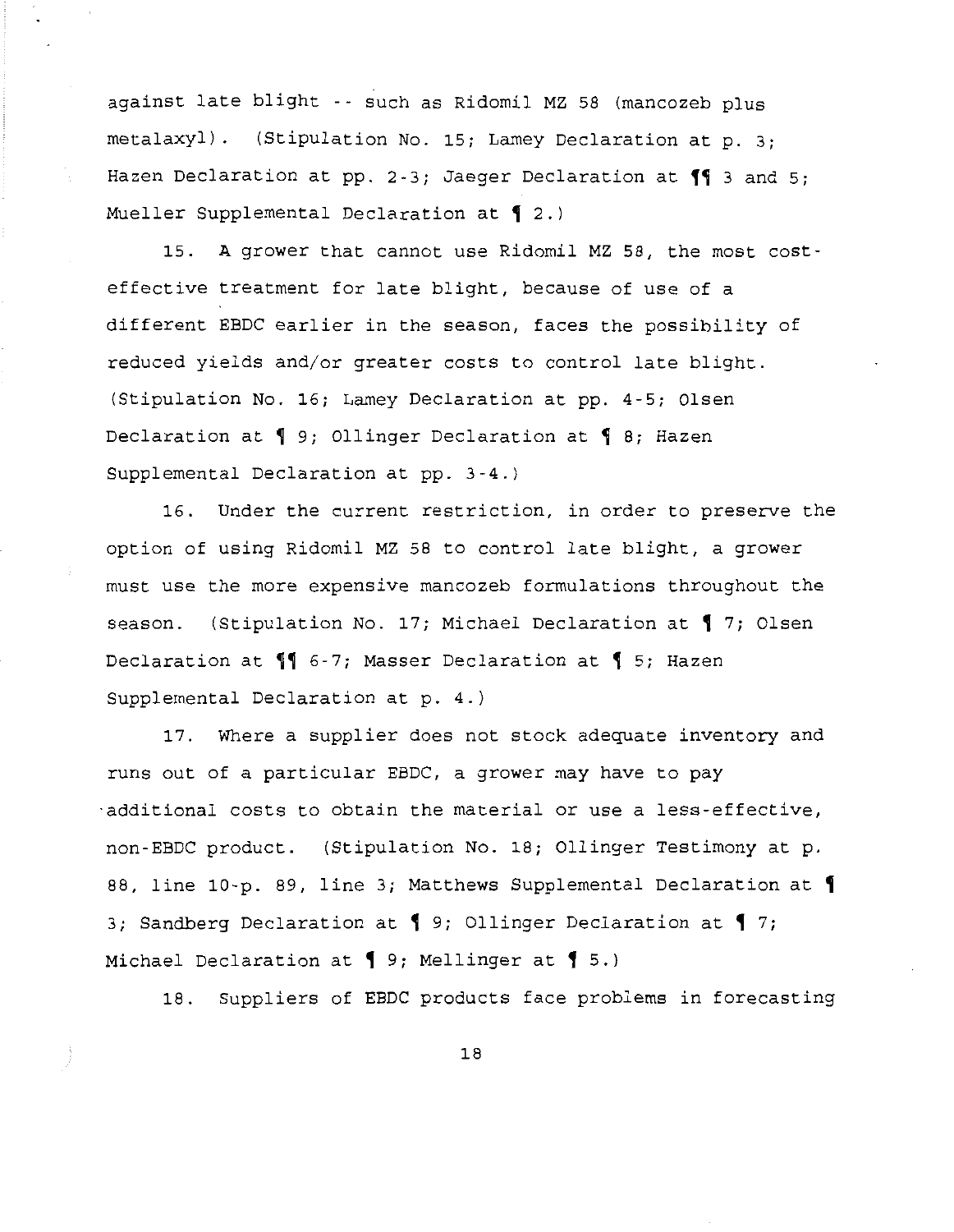inventory needs and increased costs. This may be further complicated because, under the current restriction, growers have no flexibility to use EBDCs different from those with which they begin the season, and suppliers must order products to address all possible situations. (Stipulation No. 19; Sandberg Testimony at p. 22, line 19· p. 23, line 5; Sprague Declaration at pp. 2-3; Sprague Supplemental Declaration at p. 2.)

19. Forecasting problems are compounded by the fact that all technical EBDCs are manufactured overseas and many manufacturers require orders well ahead of the season. (Stipulation No. 20; Loar Testimony at p. 61, line 20-p. 62, line 8; Hazen Supplemental Declaration at p. 7; Sprague Declaration at p. 3.)

20. In the past, before the label change, EBDC shortages were not a problem because growers could use whatever EBDC a supplier had in stock until the new supplies were delivered. (Michael Supplemental Declaration at  $\{4;$  Sprague Supplemental Declaration at p. 1.)

21. Growers using other fungicide or pesticide products may face similar supply problems, however, they can more easily deal with a shortage as they are not precluded from switching to the next logical treatment alternative. (Stipulation No. 21; Ollinger Testimony at p. 85, lines 10-15; Sprague Supplemental Declaration at p. 1.)

22. Because the current EBDC label language locks a grower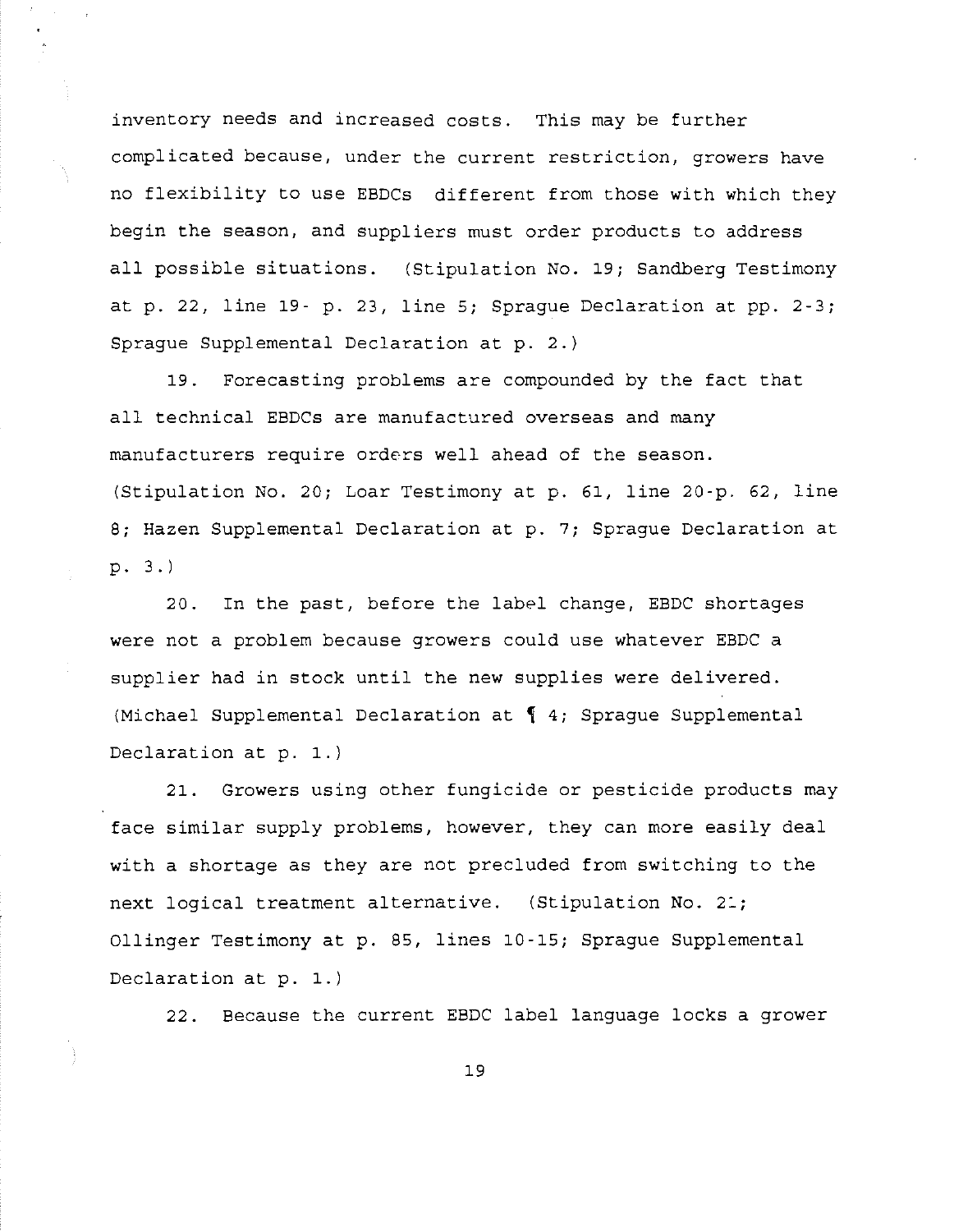into using only one EBDC active ingredient during a growing season, growers' costs to treat a particular disease often increase either because they use additional pre-mixed fungicides, which are more expensive and, in addition, may contain fungicides that are not needed, or they must use more of a less effective fungicide product. (Stipulation No. 22; Lamey Declaration at pp. 4-5; Olson Declaration at 19; Jaeger Declaration at 13; Mueller Declaration at  $\sqrt{7}$ .)

23. The current EBDC label language may also increase pesticide use as growers may have to make more applications of a less-effective non-EBDC product to achieve the same results as they would with an EBDC product or must continue to use an EBDC product because of a treatment decision made earlier in the season. (Stipulation No. 23; Loar Testimony at p. 68, lines 14- 20; Jaeger Declaration at  $\frac{1}{3}$  6; Matthews Declaration at  $\frac{1}{3}$  9 and 10; Mueller Declaration at  $\sqrt{7}$ ; Hazen Declaration at p. 4; Olson Declaration at  $\P$  9.)

24. There are other disincentives to growers that should dissuade them from exceeding EBDC crop usage limits, such as the risk of having treated crops with over-tolerance residues which could make treated crops subject to seizure. (Stipulation No. 24; Dumas Declaration at  $\big\{\,18;\,59\,$  Fed. Reg. at 22108.)

25. The current label language may restrict a grower's ability to address effectively the fungal problems associated with a particular crop by using the most effective EBDC product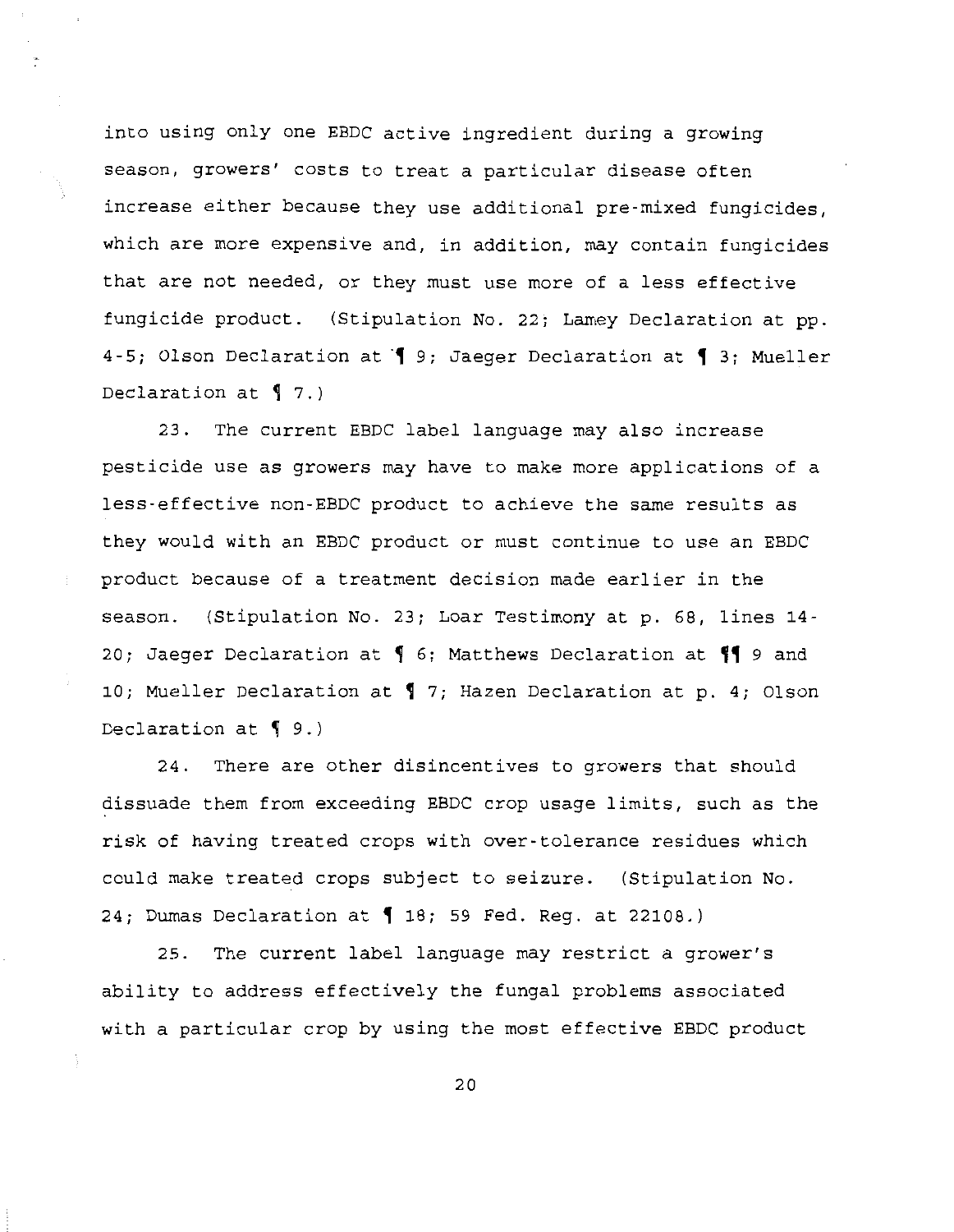to treat a particular problem. (Stipulation No. 25; Loar Testimony at p. 68, lines 14-20; Hazen Supplemental Declaraton at p. 4; Mueller Declaration at  $\P$  7, 10; Jaeger Declaration at  $\{$  3; Michael Declaration at 10.)

26. The current label language can be inconsistent with certain IPM approaches. IPM seeks to selectively use different classes of fungicides to maximize the effects of beneficial organisms, increase the spectrum of pest control at key times during the season, and prevent pest resistance. Because the current label language locks a grower into using the EBDC active ingredient the grower selects early in the growing season, the grower may lack some of the flexibility later in the season to use another EBDC active ingredient that might be required to manage crops in accordance with an IPM approach. (Stipulation No. 26; Loar Testimony at p. 69, lines 3-14, p. 70, line 20-p. 71, line 6; Matthews Supplemental Declaration at  $\lbrace$  5; Jaeger Declaration at  $\frac{1}{5}$ ; Sandberg Declaration at  $\frac{1}{5}$  12; Mellinger Declaration at  $\bullet$  7 and 9; Mueller Declaration at  $\{$  10.)

27. There also has been confusion about the application of 'the prohibition to seed treatment. (Stipulation No. 27; Compare Ollinger Declaration at 11 and attachment with Michael Declaration at  $\lbrace$  12, Mueller Declaration at  $\lbrace$  11 and Michael Supplement Declaration at  $\{$  3.)

28. Changing the label to permit a single application for seed treatment in addition to the maximum number of foliar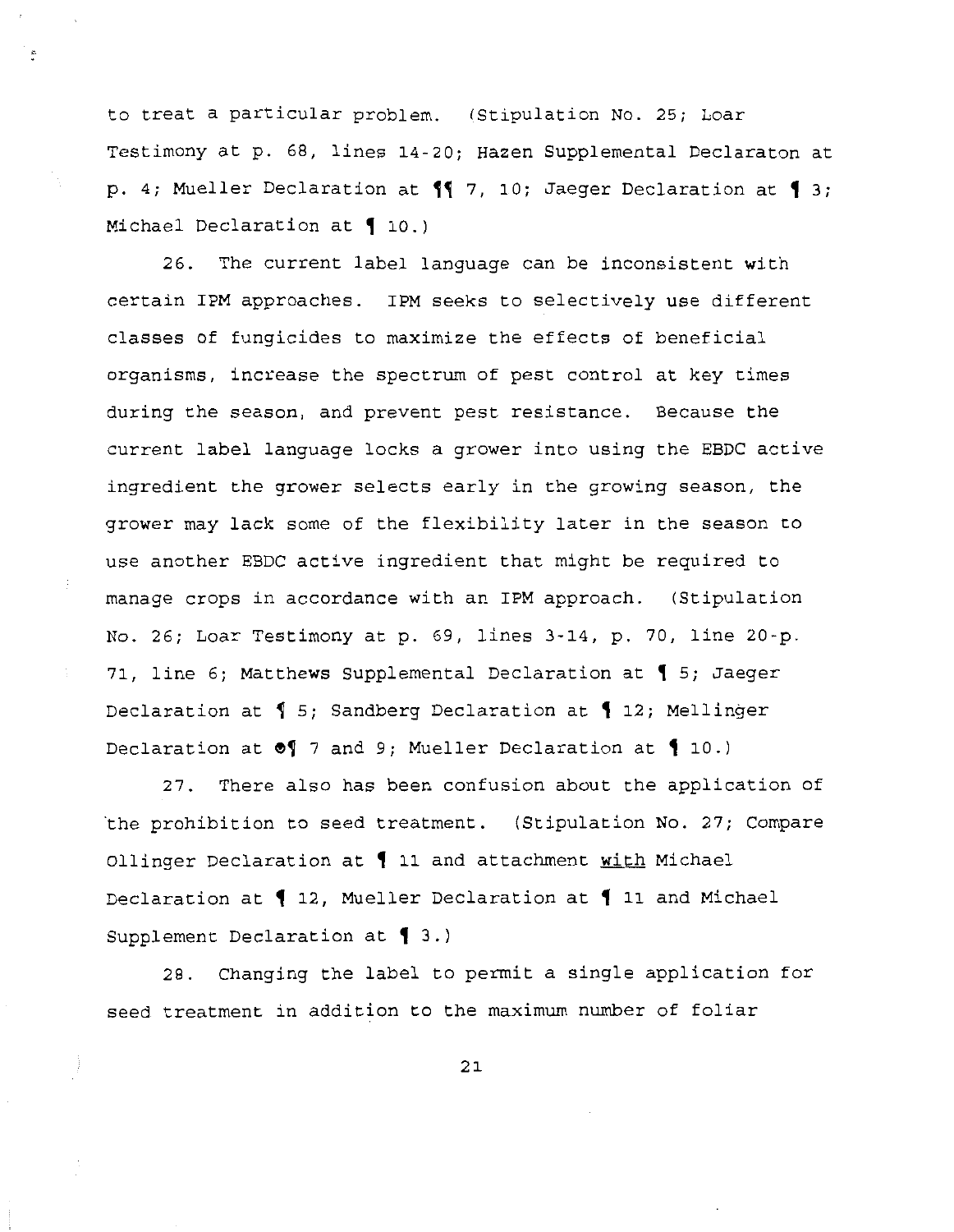applications would be desirable to growers because, among other things, it would give growers the flexibility to use dry powder formulations EBDCs. Growers report that such dry formulations are particularly effective seed treatments. (Stipulation No. 28; Ollinger testimony at p. 89, lines 11-14; Michael Declaration at  $\{\}$  5, 12; Michael Supplemental Declaration at  $\{\}$  2-3.)

29. An additional benefit of making the requested label change would be elimination of confusion, which, although reduced, still exists with respect to the label restriction. (Sandberg Testimony at p. 31, lines 1-18; Sandberg Declaration at  $\lceil$  13; Lamey Declaration at p. 5; Michael Declaration at  $\lceil$  11; Ollinger Declaration at  $\P$  10; Matthews Declaration at  $\P$  8; Michael Supplement Declarationat 1 5.)

30. The label language required by the NOITC has created post-cancellation order confusion and implementation problems in the marketplace and at the grower level. (Stipulation No. 31; Dumas Declaration at  $\int 31.$ )

31. The Agency's goal of limiting the potential exceeding .of EBDC usage limits by growers can be addressed in a better way by adopting the proposed language. (Stipulation No. 31; Dumas Declaration at, 31; 59 Fed. Reg. at 22108.)

32. There will be no impact on the potential dietary risk associated with apples, bananas, grapes, cranberries, papayas, tomatoes, potatoes, sweet corn, dry bulb onions, and sugar beets because the maximum seasonal EBDC poundage for these crops is the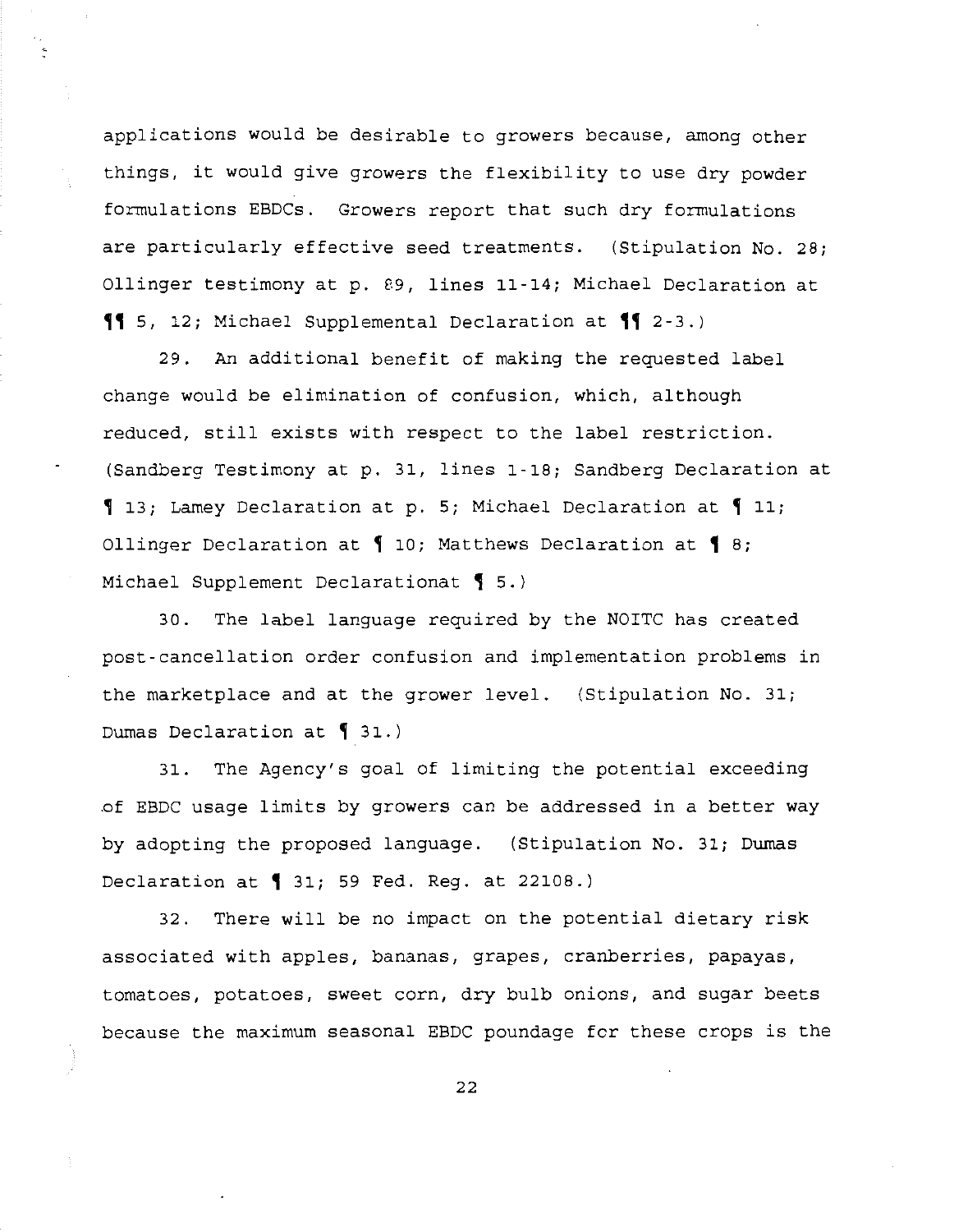same for all EBDCs. (Stipulation No. 32; Arce Declaration at 9 8; Dumas Declaration at 9 16.)

33. The maximum seasonal poundage is measured by multiplying the maximum number of applications allowed per season by the maximum poundage allowed per acre per application. (Stipulation No. 33.)

34. With respect to cucumbers, the five types of melons, and summer squash, which have different seasonal maximums, the potential dietary risk may be reduced slightly because the proposed label requires that the total poundae of all EBDC products used on a crop within a season must not exceed the lowest specified individucal EBDC product maximum seasonal poundage. (Stipulation No. 34; Arce Declaration at  $\P$  9.)

35. With regard to mixer-handler exposure, the proposed label language changes might also mitigate some potential worker risk. With current EBDC use restrictions, the EBDC used initially on a crop must be used for the rest of the season. Using pre-packaged mixes is not always possible as the mixes may contain another EBDC. The use of pre-packaged products eliminates tank mixing and thus can reduce potential exposure when mixing pesticides and in disposing of containers. (Stipulation No. 35; Arce Declaration at  $\big\{$  10; Ollinger Declaration at 1 9; Dumas Declaration at 1 23.)

36. EPA's intention in requiring the current label language prohibiting sequential applications of two or more EBDCs to one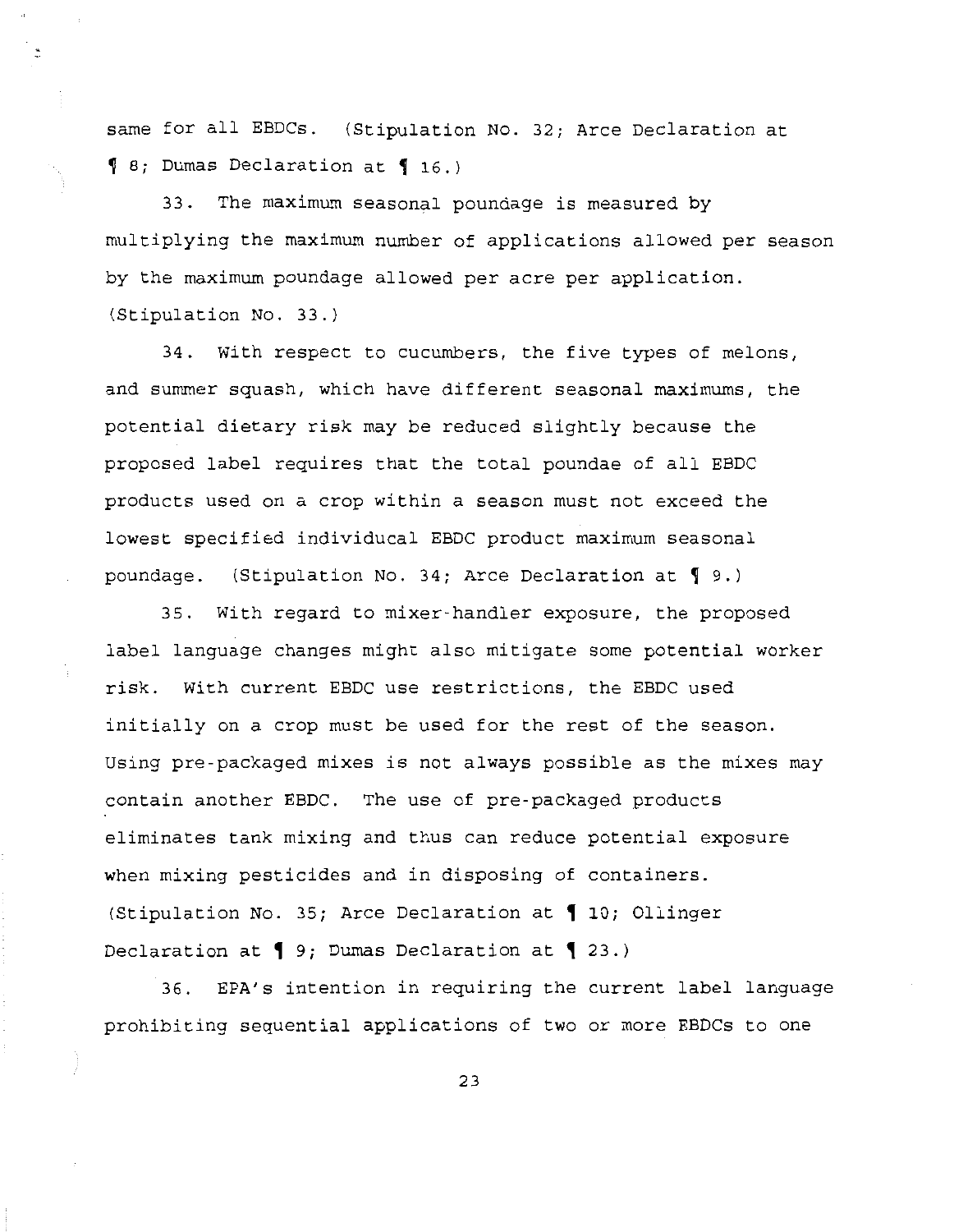crop during a growing season was to avoid potential overuse of EBDCs caused by active ingredient switching. (Stipulation No. 36; Dumas Declaraton at  $\P$  17; Sandberg Declaration at  $\P$  7.)

37. The March 2, 1992 NOITC, which contained the label prohibitions at issue, did not provide a specific risk/benefit rationale for the specific application prohibitions at issue in this proceeding. The Agency's thinking at that time was that the provision would help assure that growers would not exceed EBDC usage limits per crop. The language was designed to address this need. (Stipulation No. 37; Dumas Declaration at  $\P$  17; 59 Fed. Reg. at 22108.)

38. The proposed label language will not permit an increase in the maximum amount of EBDC that can be applied to any crop during a growing season. (Stipulation No. 38; Arce Declaration at  $\sqrt{\phantom{a}}\,$  8, 9; Ollinger Declaration at  $\sqrt{\phantom{a}}\,$  6; Dumas Declaration at  $\P$  31 and 32.)

39. Based on available information, allowing the requested label changes for foliar use and seed treatment should not result in any increased EBDC dietary exposure. The new label language should provide the same level of dietary exposure control that the Agency originally sought with the current label prohibitions. (Stipulation No. 39; Dumas Declaration at  $\big\{$  16; Arce Declaration at  $11.$ )

40. The adoption of the proposed label language will not increase the total risk associated with EBDC use, as calculated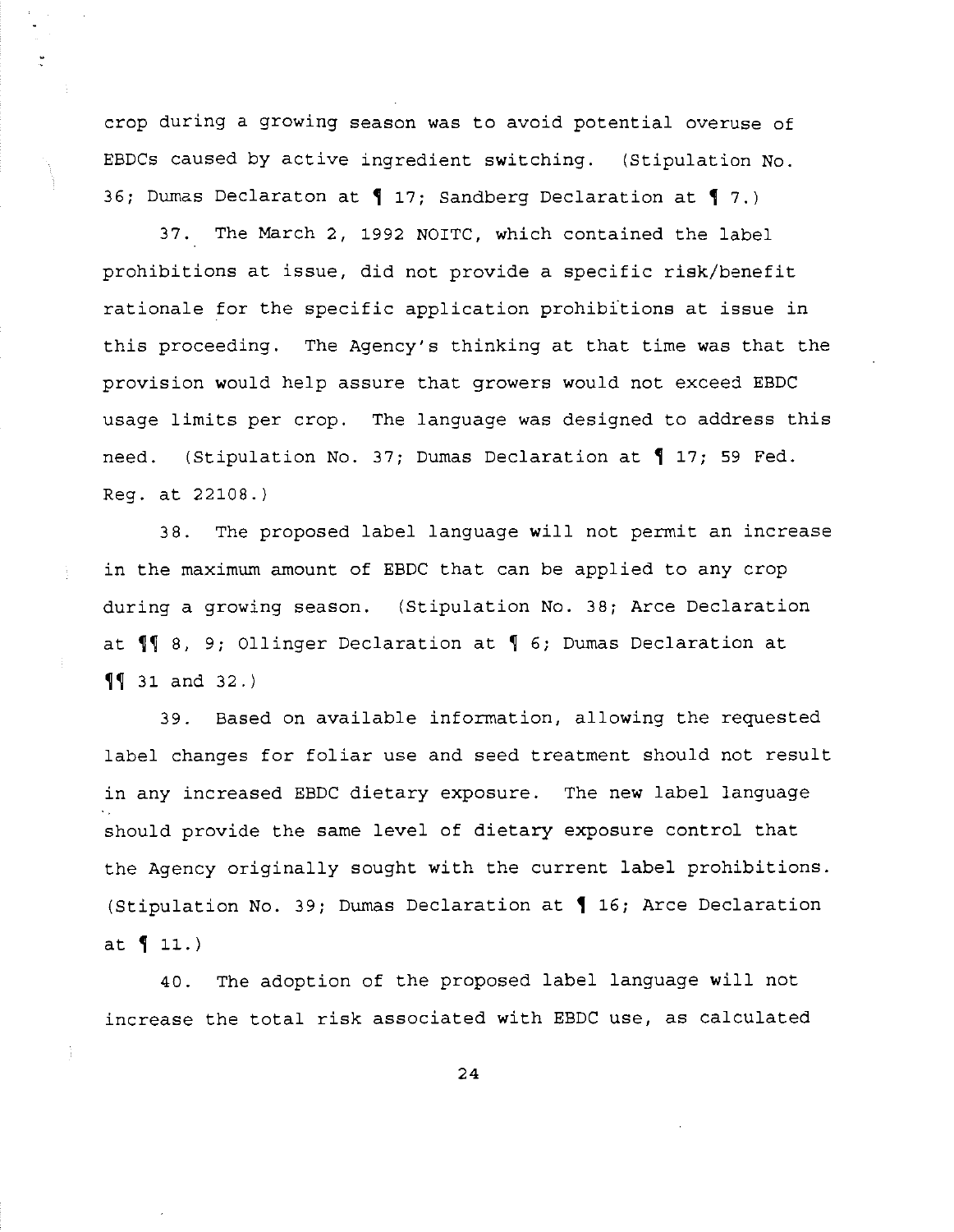by EPA in connection with the NOITC. (Stipulation No. 40; Dumas Declaration at 16; 59 Fed. Reg. at 22109; Arce Declaration at  $[4.)$ 

41. Substantial new evidence, available only since EPA issued the NOITC, has been presented pertaining to benefits resulting from the use of more than one EBDC active ingredient per crop per season.

42. Substantial new evidence, available only since EPA issued the NOITC, has also been presented pertaining to the benefits resulting from the allowance in certain cases for a single seed treatment application per crop per season, in addition to foliar applications.

43. In addition, substantial new evidence, available only since EPA issued the NOITC, has been presented pertaining to the negative impact of the current restriction, which restricts a grower to using one EBDC active ingredient per crop per growing season.

44. There was no evidence of any increased toxicological risk associated with permitting the use of more than one EBDC active ingredient per crop per season or of allowing, in certain cases, a single seed treatment application in addition to foliar applications.

45. The evidence presented demonstrates that the benefits of allowing the use of more than one EBDC active ingredient per crop per season and allowing in certain cases a single seed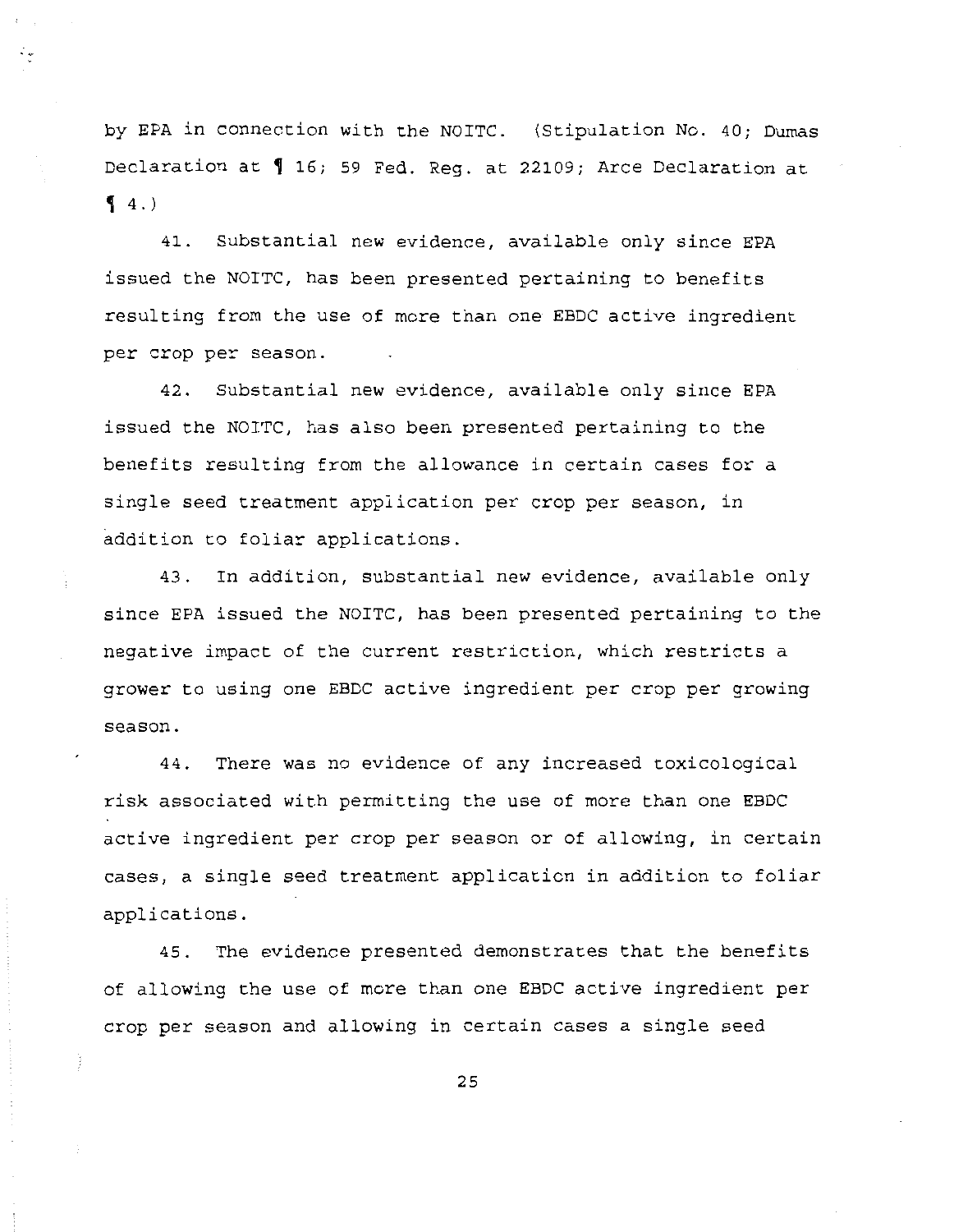treatment application in addition to foliar applications (i.e., the requested label change) outweigh the risks of such use.

#### RECOMMENDED ORDER

Accordingly, the final cancellation order for pesticide products containing EBDCs shall be and it is hereby modified to permit the use of more than one EBDC active ingredient per crop per season, and to allow a single seed treatment in addition to foliar uses where there is a registered seed treatment use, so long as the current allowable maximum amount of EBDCs is not exceeded. Accordingly, the labels of seven EBDC pesticide products which were subject to the Cancellation Order and which contain the active ingredients of mancozeb or maneb (Manex™, Maneb 75DF, Maneb 80, Maneb Plus Zinc F4, Penncozeb, Penncozeb DF and Pro·Tex) shall be amended to add the following language:

## Foliar Applications

## Where EBDC Products Used Allow the Same Maximum Poundage of Active Ingredient Per Acre Per Season

If more than one product containing an EBDC active ingredient (maneb, mancozeb or metiram) is used on a crop during the same growing season and the EBDC products used allow the same maximum poundage of active ingredient per acre per season, then the total poundage of all such EBDC products used must not exceed any one of the specified individual EBDC product maximum seasonal poundage of active ingredient allowed per acre.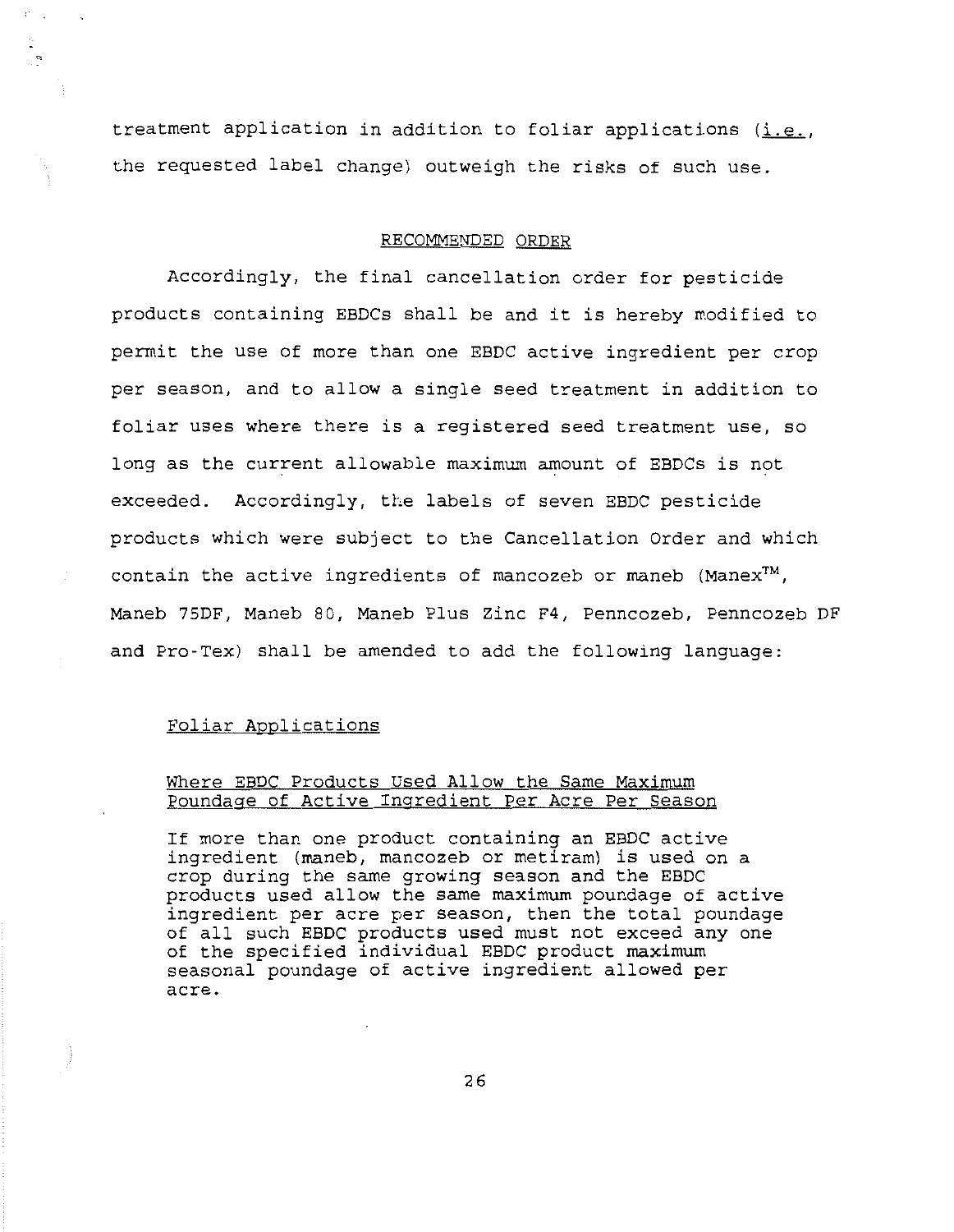## Where EBDC Proudcts Used Allow Different Maximum Poundage of Active Ingredient Per Acre Per Season

If more than one product containing an EBDC active ingredient is used on a crop during the same growing season and the EBDC products used allow different maximum poundage of active ingredient per acre per season, then the total poundage of all such EBDC products used must not exceed the lowest specified individual EBDC product maximum seasonal poundage of active ingredient allowed per acre.

### Seed Treatment

In addition to the maximum number of foliar applications permitted by the formula stated above, a single application for seed treatment may be made on crops which have registered seed treatment uses.

And it is further ordered that all EBDC registrants shall be permitted to modify their end use product label(s} in the same manner.

ene Administrative Law Judge

Washington, D. C. July 8, 1994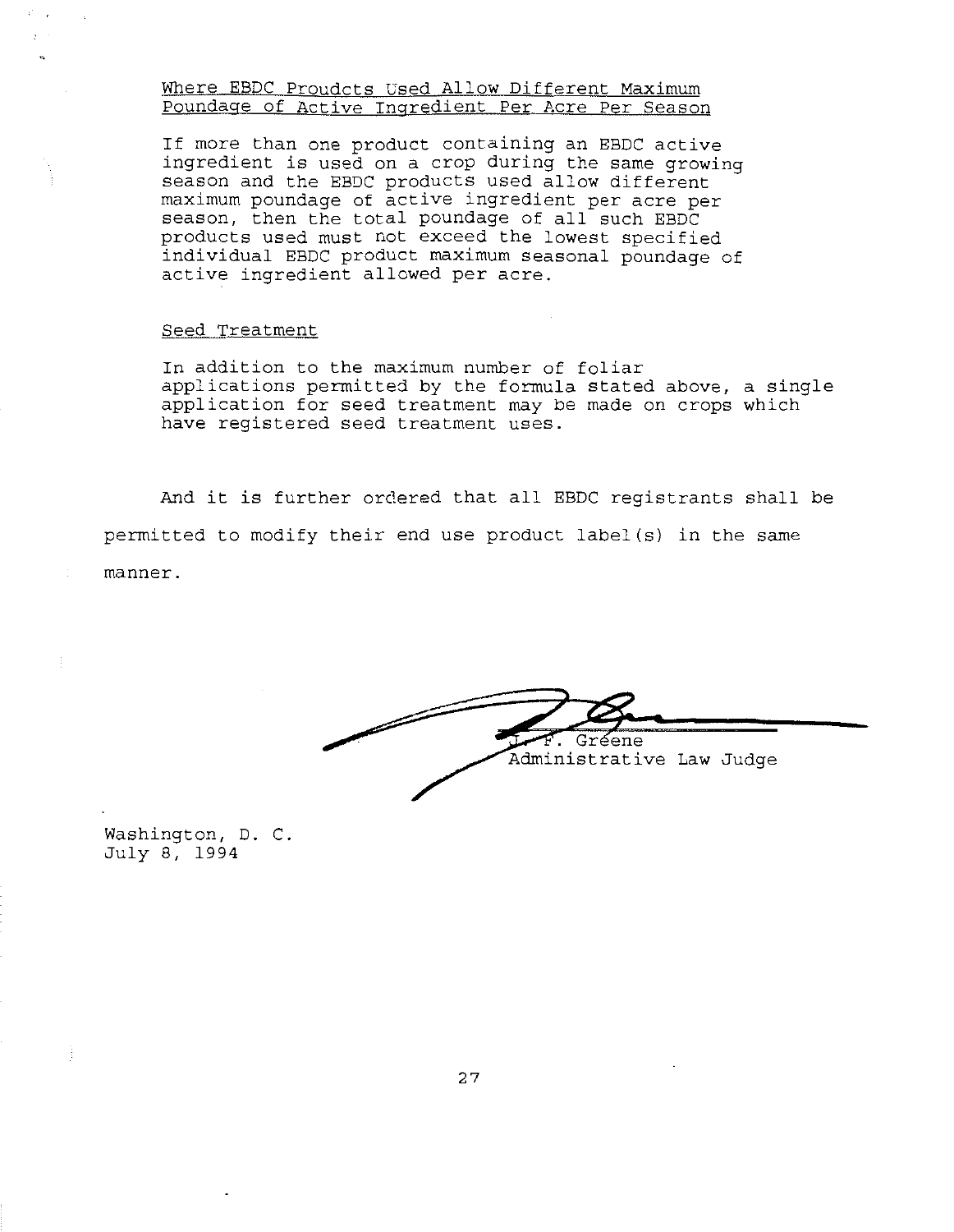XION3dd'v'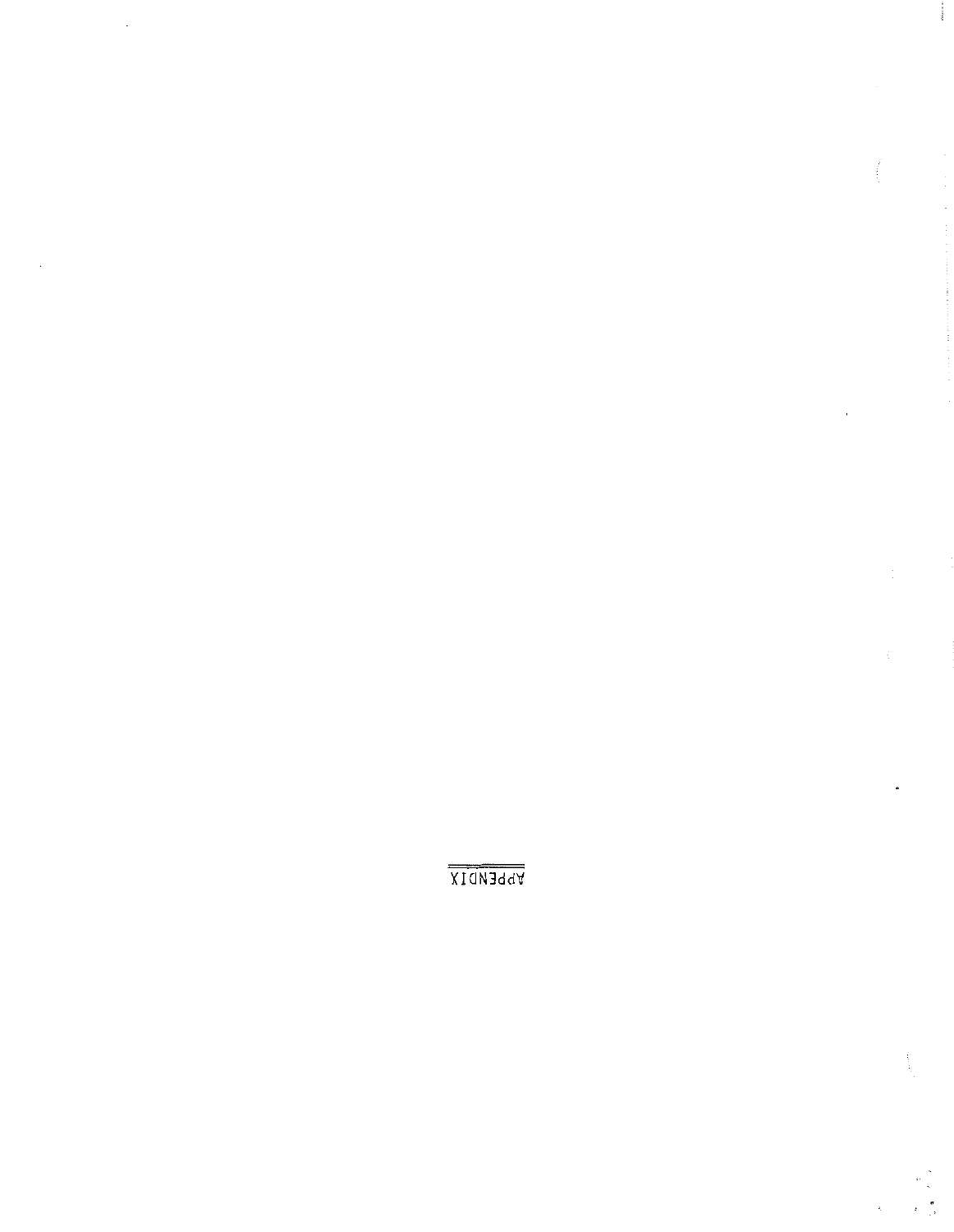## UNITED STATES ENVIRONMENTAL PROTECTION AGENCY BEFORE THE ADMINISTRATOR

) ) ) ) ) ) ) ) )

In the Matter of:

Notice of Hearing Concerning Application To Modify The Final cancellation Order for Pesticide Products Containing EBDCs,

-------------------------->

FIFRA Docket No. 657

*;\_o* ...,,

 $p \rightarrow -$ <sup>~</sup>;-- ' --:. \_\_\_.

.  $\sim$   $\sim$   $\sim$   $\sim$ 

STIPULATIONS

Petitioner

For purposes of the above-referenced action only, Elf Atochem, N.A. and Griffin Corporation (the "Petitioners") and the United States Environmental Protection Agency (the "Agency") agree to the Stipulations set forth below:

### BACKGROUND

1. On March *2,* 1992, the Administrator issued a Notice of Intent to Cancel ("NOITC") and Conclusion of the EBDC Special Review, which announced EPA's intent to cancel registrations and deny applications for registration for all EBDC products unless the registrants/applicants complied with certain terms, including limiting seasonal maximums for EBDC use.

*2.* one requirement of the cancellation order was that, to avoid cancellation, all EBDC product labels and registrations bearing agricultural uses be amended to include the following label statement: "If this product is used on a crop, no other product containing a different EBDC active ingredient may be used on the same crop during the same growing season."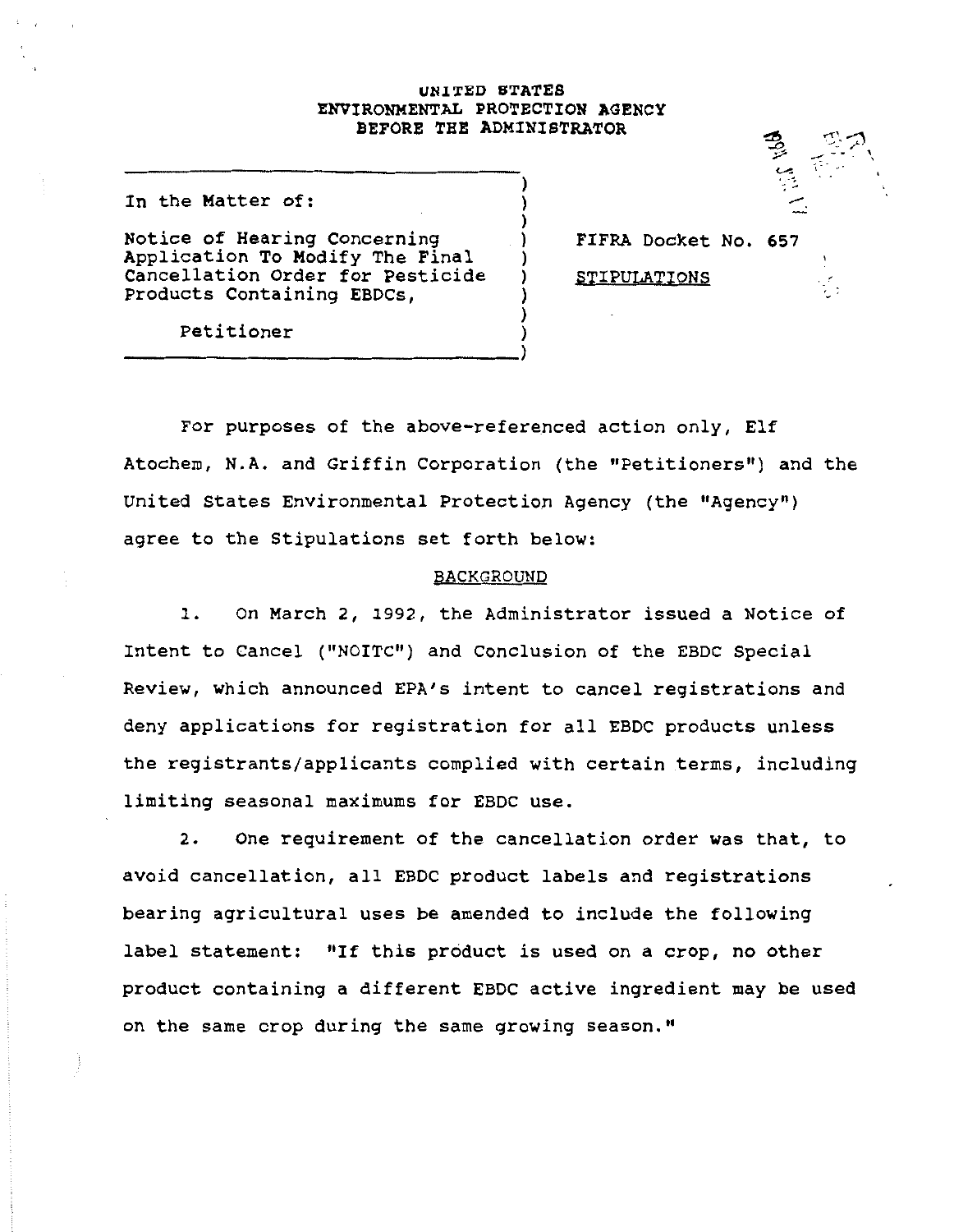### SUBSTANTIAL NEW EVIDENCE

3. The current label language was not included in any prior decision document before the PD4 regarding EBDCs and the registrants and the grower community did not have any notice prior to issuance of the NOITC that such a restriction was to be mandated.

4. Evidence of actual impacts resulting from implementation of the label restrictions was necessarily unavailable prior to the effective date of the cancellation order, which put the label restriction into effect.

#### ECONOMIC IMPACTS FROM LABEL

5. If the present restriction on using multiple EBDC active ingredients on the same crop during the same growing season continues and growers are forced to switch to non-EBDC fungicides because of unanticipated disease pressure, or inability to obtain adequate supplies of EBDCs, available information suggests that they may experience lower yields due to reduced disease control, higher costs, and lower revenues.

6. According to Petitioners' economist's projections, the total revenue loss to growers that use the most-widely used non-EBDC because the EBDC they initially select is not available or they are precluded from using the preferred EBDC by earlier use of another EBDC could total as much as \$227.2 million on a nationwide basis for the following crops: apples, tomatoes, grapes, potatoes, onions, cucumbers, and sweet corn. Petitioners state that the estimated impact on growers was prepared based on

- 2 -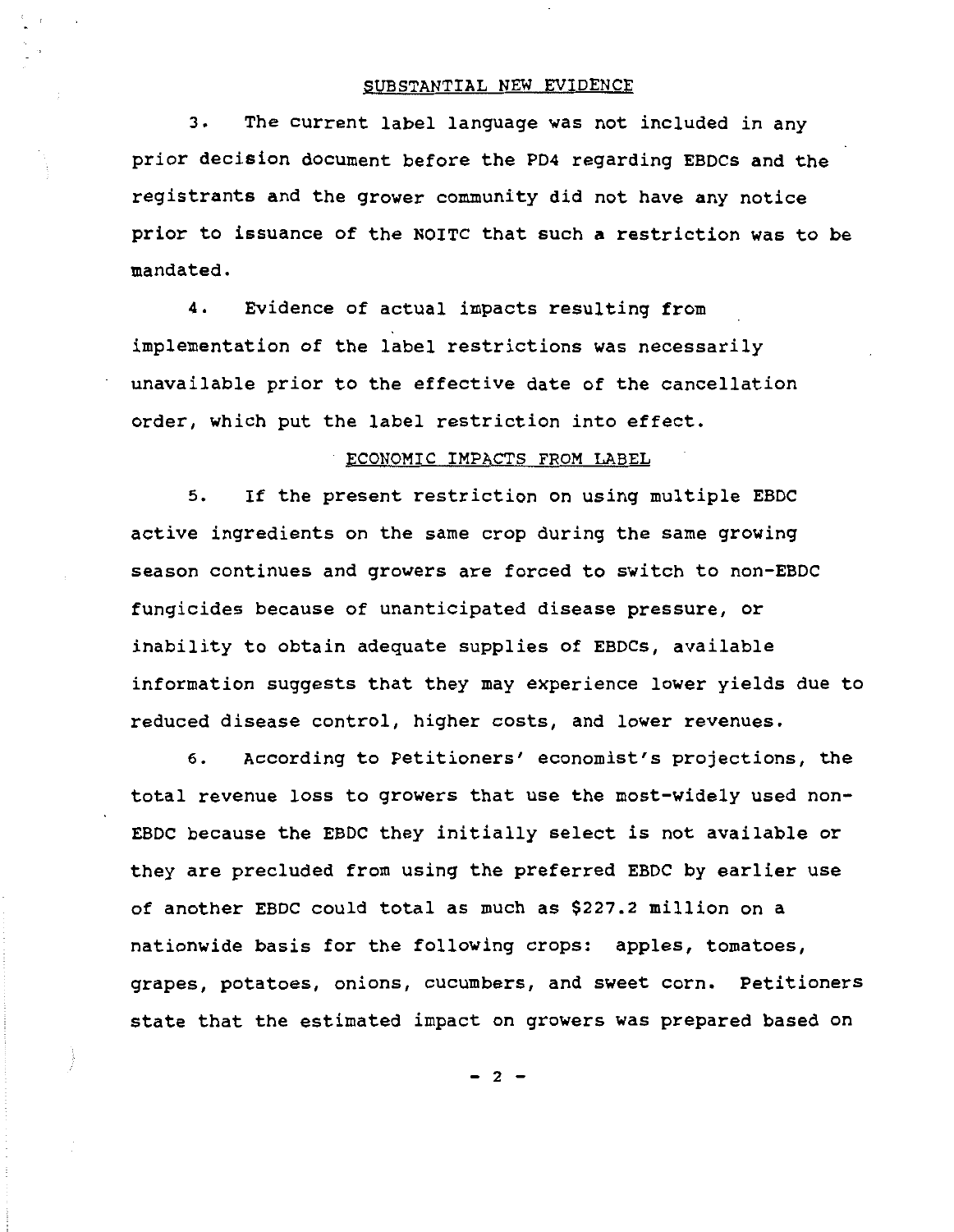National Agricultural Pesticide Impact Assessment Program ("NAPIAP") estimates of percent of acres treated by crop, disease, fungicide alternatives, and NAPIAP yield loss estimates for all crops except onions and cucumbers. Yield loss estimates for onions were obtained from the PD2 and P03 and for cucumbers from the Economic Benefits for Maneb prepared by John M. Urbanchuk for Atochem North America, Inc. in September 1990.

7. As a result of the potential production shortfall, it is further estimated by Petitioners that processor costs could increase by as much as \$71.2 million for the same seven crops.

8. Petitioners also project that consumer expenditures could increase by as much as an estimated \$46.8 million as a result of the current restriction.

9. The processor cost and consumer expenditure impacts for each crop were estimated based on demand elasticities prepared by economists of the USDA Economic Research Service as analyzed and projected by petitioners' economist.

### USE PRACTICES PRIOR TO RESTRICTION

10. Prior to the current restriction, growers often rotated among EBDC products during a single growing season. This enabled growers to address specific disease conditions as they arose. Alternating among EBOC products also helped to avoid pest or disease resistance.

11. Prior to the current restriction, growers chose EBOC products based on price, availability, and particular conditions during the growing season, including but not limited to the

- 3 -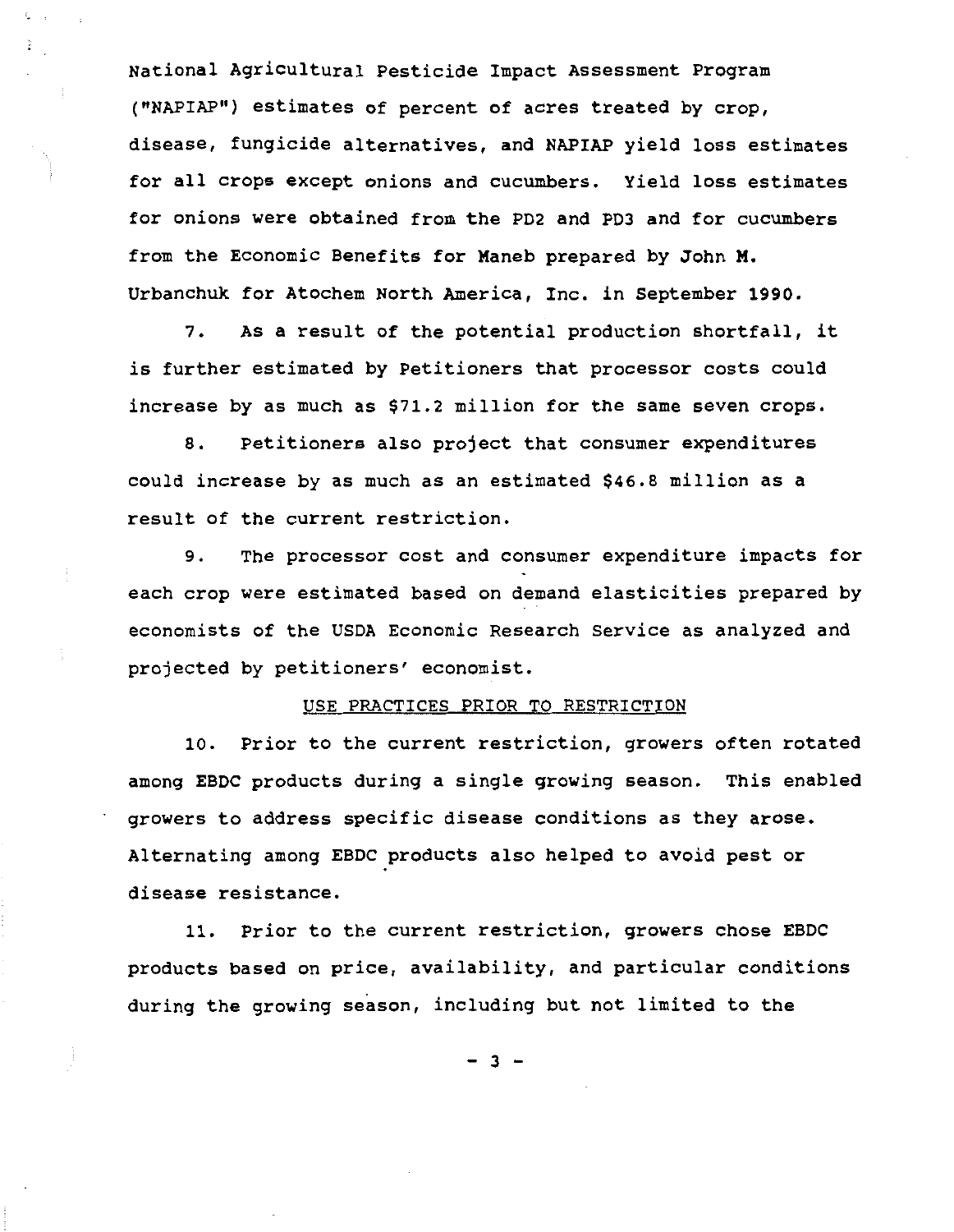particular disease or pest pressure, efficacy, and timing of treatment.

## EFFECT OF CURRENT RESTRICTIONS

12. The current label provision precludes growers from switching among EBDC active ingredients for any reason. This *is*  true even if a particular product *is* not available or *is* higher priced due to its short supply.

13. Because growers can no longer alternate among EBDC active ingredients during a single growing season, there *is* <sup>a</sup> concern that increased pest or disease resistance may occur.

14. Early blight and late blight are two diseases that are of particular concern to potato and, to a lesser extent, tomato growers. Despite the names, either disease can occur at any time during the growing season. Early blight occurs during warm weather, while late blight *is* a cooler weather disease.

15. Essentially growers are forced to choose between a treatment regime that *is* effective against early blight -- for example, maneb plus zinc -- and a regime that *is* more effective against late blight -- such as Ridomil MZ 58 (mancozeb plus metalaxyl).

16. A grower that cannot use Ridomil MZ 58, the most costeffective treatment for late blight, because of use of a different EBDC earlier in the season, faces the possibility of reduced yields and/or greater costs to control late blight.

17. Under the current restriction, in order to preserve the option of using Ridomil MZ 58 to control late blight, a grower

> - $4$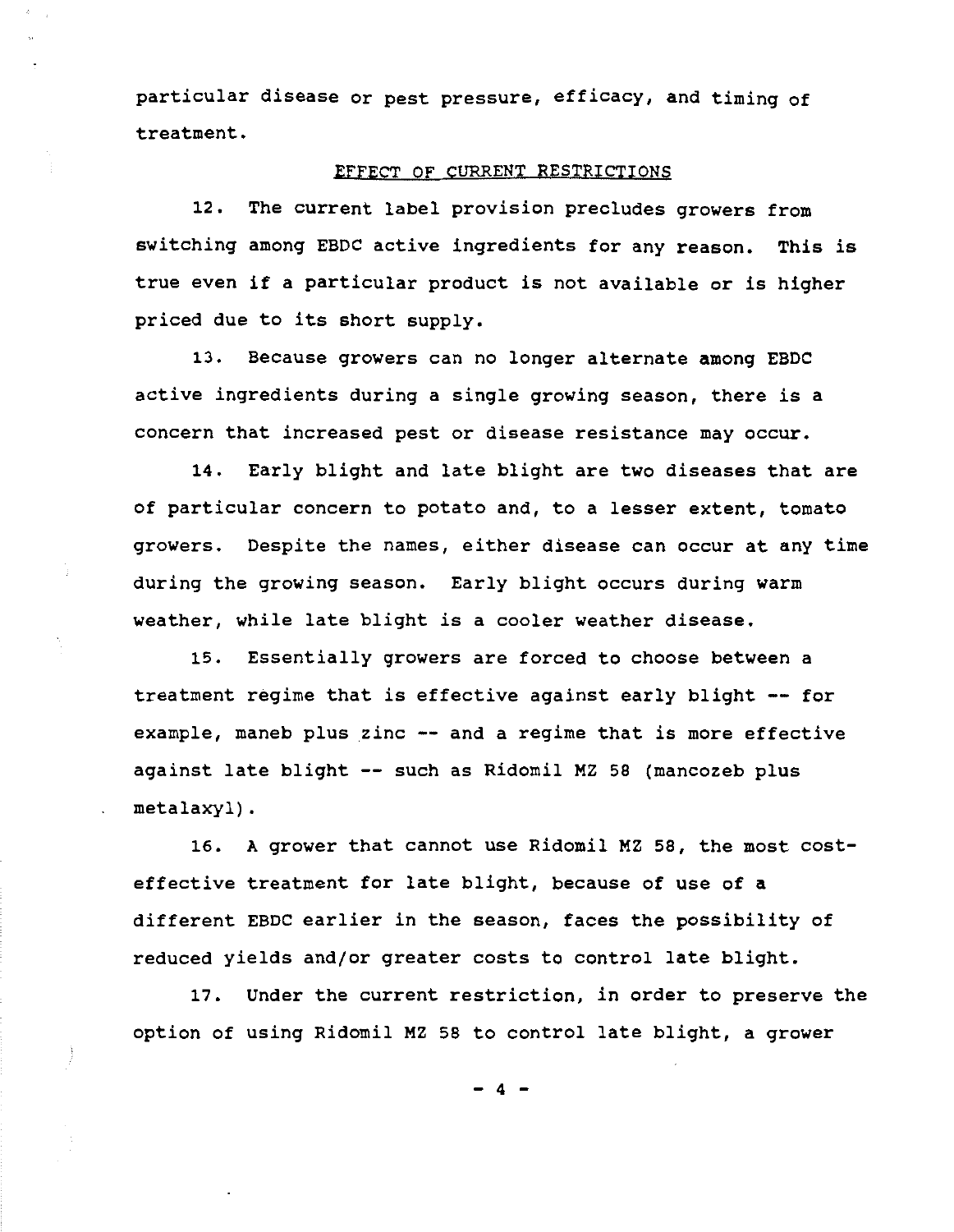must use the more expensive mancozeb formulations throughout the season.

18. Where a supplier does not stock adequate inventory and runs out of a particular EBOC, a grower may have to pay additional costs to obtain the material or use a less-effective, non-EBDC product.

19. Suppliers of EBDC products face problems in forecasting inventory needs and increased costs, because growers have no flexibility to use EBOCs different from those with which they begin the season, and suppliers must order products to address all possible situations.

20. Forecasting problems are compounded by the fact that many manufacturers require orders well ahead of the season.

'

21. Growers using other fungicide or pesticide products may face similar supply problems, however, they can more easily deal with a shortage as they are not precluded from switching to the next logical treatment alternative.

22. Because the current EBDC label language locks a grower into using only one EBDC active ingredient during a growing season, growers' costs to treat a particular disease often increase either because they use additional pre-mixed fungicides, which are more expensive and, in addition, may contain fungicides that are not needed, or they must use more of a less effective fungicide product.

23. The current EBOC label language may also increase pesticide use as growers may have to make more applications of a

- 5 -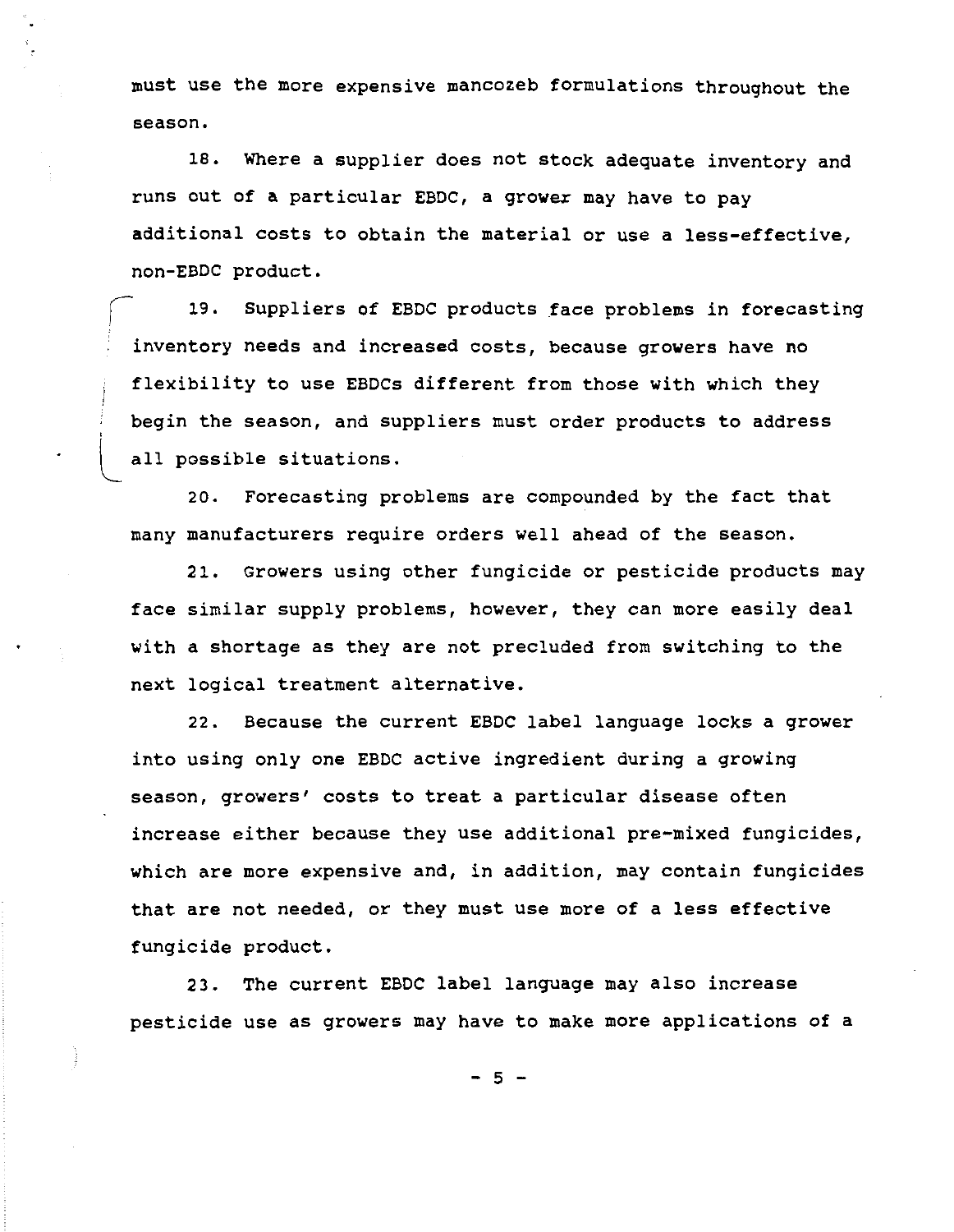less-effective non-EBDC product to achieve the same results as they would with an EBDC product or must continue to use an EBDC product because of a treatment decision made earlier in the season.

24. There are other disincentives to growers that should dissuade them from exceeding EBDC crop usage limits, such as the risk of having treated crops with over-tolerance residues which could make treated crops subject to seizure.

25. The current label language may restrict a grower's ability to address effectively the fungal problems associated with a particular crop by using the most effective EBDC product to treat a particular problem.

26. The current label language can be inconsistent with certain IPM approaches. IPM seeks to selectively use different classes of fungicides to maximize the effects of beneficial organisms, increase the spectrum of pest control at key times during the season, and prevent pest resistance. Because the current label language locks a grower into using the EBDC active ingredient the grower selects early in the growing season, the grower may lack some of the flexibility later in the season to use another EBDC active ingredient that might be required to manage crops in accordance with an IPM approach.

27. There also has been confusion about the application of the prohibition to seed treatment.

 $\searrow$ 

28. Changing the label to permit a single application for seed treatment in addition to the maximum number of foliar

- 6 -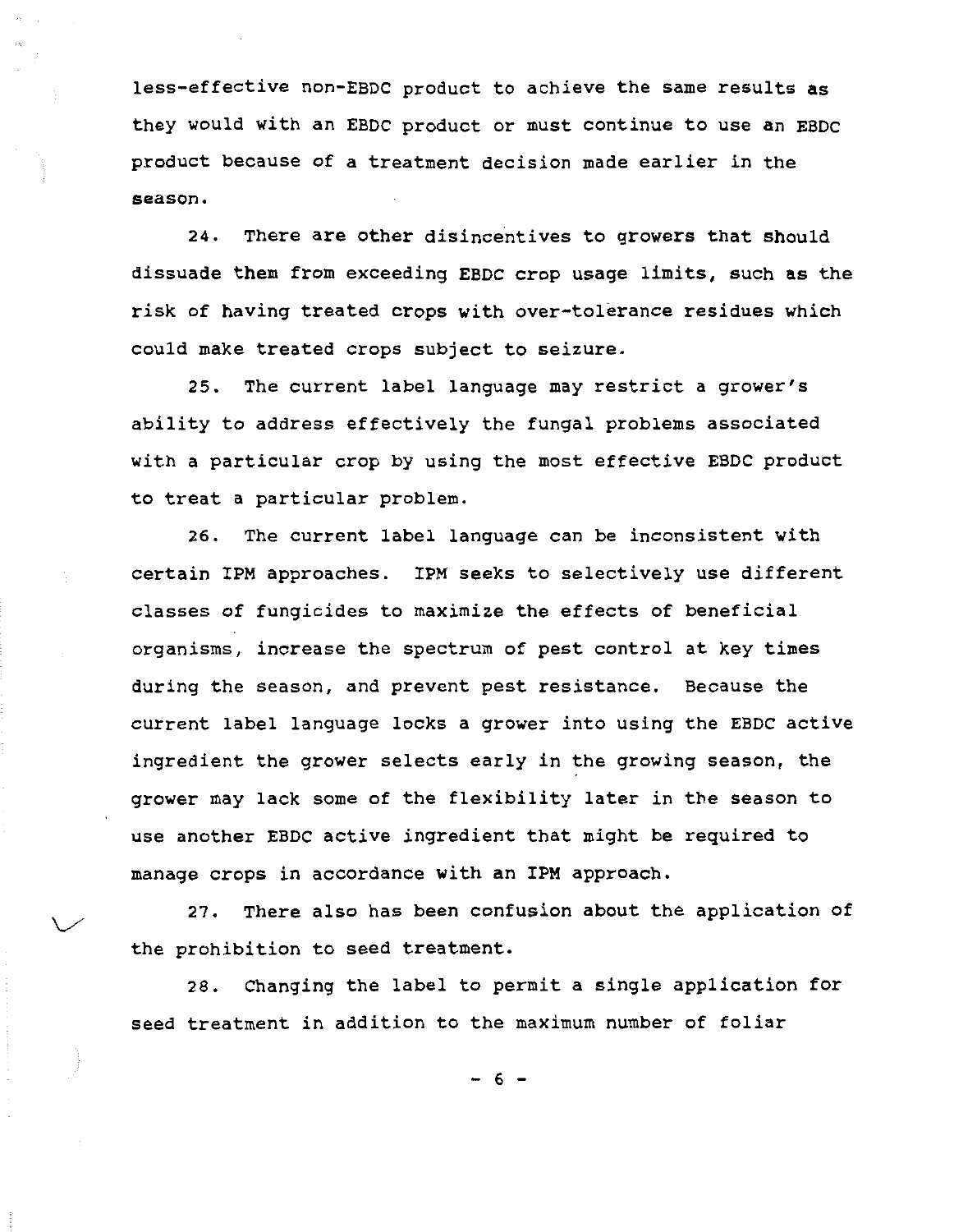applications would be desirable to growers because, among other things, it would give growers the flexibility to use dry powder formulations EBDCs. Growers report that such dry formulations are particularly effective seed treatments.

29. There has been confusion among growers about whether a grower could switch between brands or formulations of a specific EBDC active ingredient on a single crop during a single growing season.

*J* 

30. Some post-cancellation order incidents have been reported of registrant/marketplace/grower confusion over the meaning of the current label restriction. The Agency unsuccessfully attempted to remove the confusion arising from the current label provision by providing an interpretation of the label provision and responding to related questions.

31. The label language required by the NOITC has created post-cancellation order confusion and implementation problems in the marketplace and at the grower level. The Agency's goal of limiting the potential exceeding of EBDC usage limits by growers can be addressed in a better way by adopting the proposed language.

# EFFECT OF PROPOSED LANGUAGE ON TOTAL RISK ASSOCIATED WITH EBDC USE

32. There will be no impact on the potential dietary risk associated with apples, bananas, grapes, cranberries, papayas, tomatoes, potatoes, sweet corn, dry bulb onions, and sugar beets because the maximum seasonal EBDC poundage for these crops is the same for all EBDCs.

> -7 -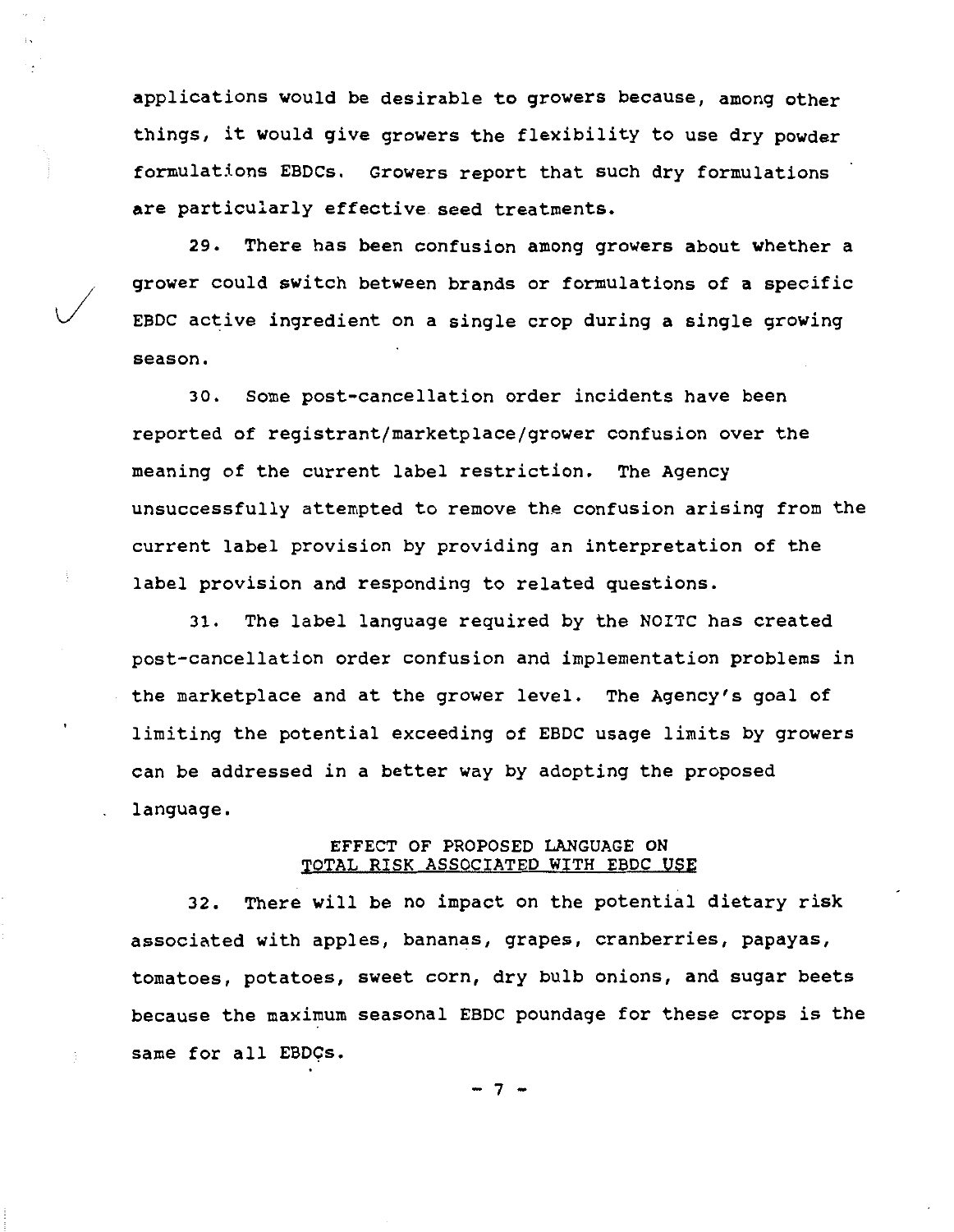33. The maximum seasonal poundage is measured by multiplying the maximum number of applications allowed per season by the maximum poundage allowed per acre per application.

 $\ddot{\varepsilon}_x$ 

34. With respect to cucumbers, melons, and summer squash, which have different seasonal maximums, the potential dietary risk may be reduced slightly because the proposed label requires that the total poundage of all EBDC products used on a crop within a season must not exceed the lowest specified individual EBDC product maximum seasonal poundage.

35. With regard to mixer-handler exposure, the proposed label language changes might also mitigate some potential worker risk. With current EBDC use restrictions, the EBDC used initially on a crop must be used for the rest of the season. Pre-packaged mixes are not always possible as they may contain another EBDC. The use of pre-packaged products eliminates tank mixing and thus can reduce potential exposure when mixing pesticides and in disposing of containers.

36. EPA's intention in requiring the current label language prohibiting sequential applications of two or more EBDCs to one crop during a growing season was to avoid potential overuse of EBDCs caused by active ingredient switching.

37. The March 2, 1992 NOITC, which contained the label prohibitions at issue, did not provide a specific risk/benefit rationale for the specific application prohibitions at issue in this proceeding. The Agency's thinking at that time was that the provision would help assure that growers would not exceed EBDC

- 8 -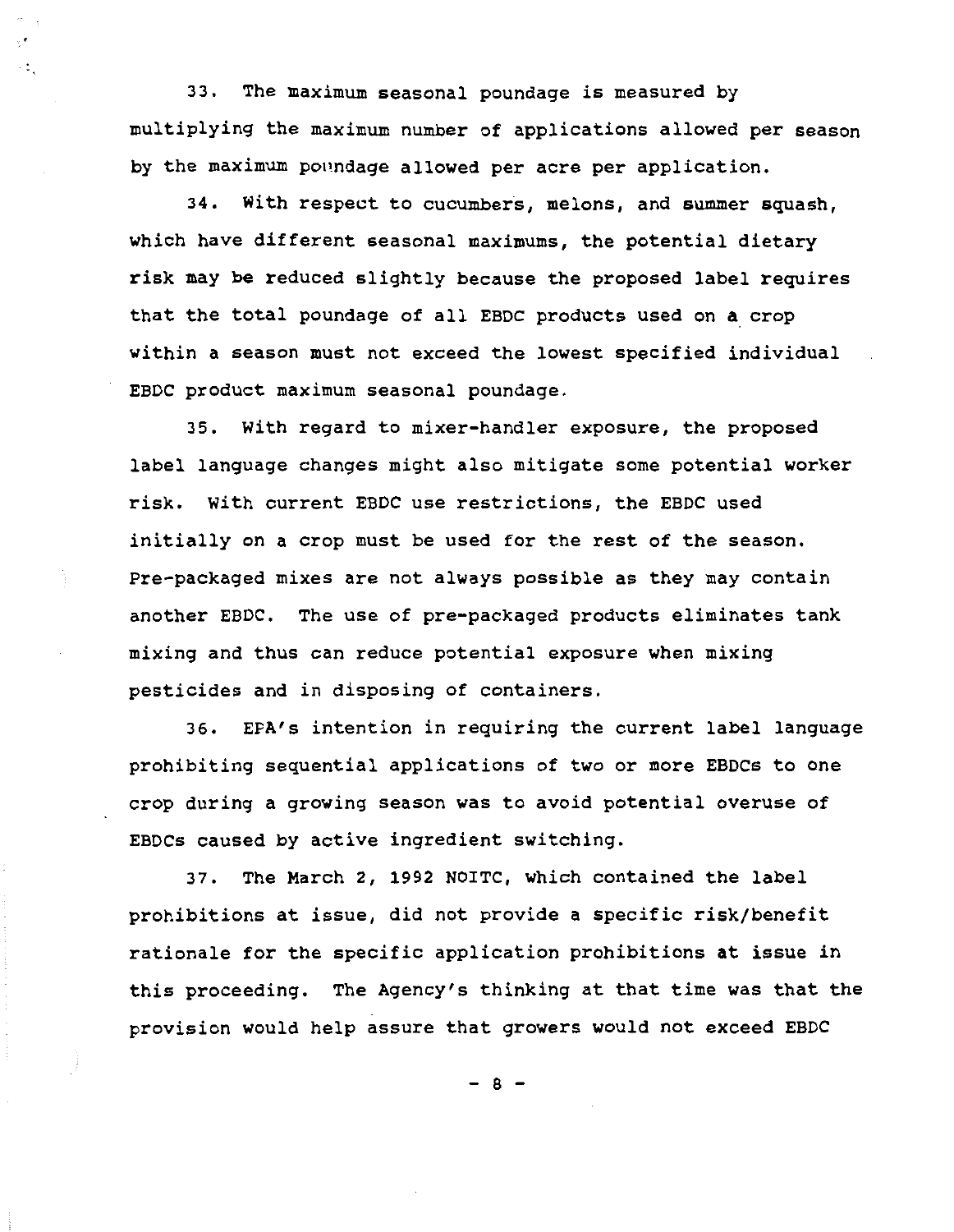usage limits per crop. The language was designed to address this need.

38. The proposed label language will not permit an increase in the maximum amount of EBDC that can be applied to any crop during a growing season.

39. Based on available information, allowing the requested label changes for foliar use and seed treatment should not result in any increased EBDC dietary exposure. The new label language should provide the same level of dietary exposure control that the Agency originally sought with the current label prohibitions.

40. The adoption of the proposed label language will not increase the total risk associated with EBDC use, as calculated by EPA in connection with the NOITC.

41. The previously filed witness statements and exhibits should be admitted as evidence in this proceeding.

~<J&,o,\_d A. Lewi• *c,Uv.a c* 

Cynťhia A. Lewis Susan H. Ephron Bret Williams Beveridge & Diamond, P.C. U.S. Environmental Protection 1350 I Street, N.W., suite 1300 Agency Washington, D.C. 20005-3311 401 M Street, s.w. Counsel for Griffin Corporation Washington, D.C. 20460

Philip J. Ross ~ =

Counsel for Respondent

Edward M. Ruckerbica

Edward M. Ruckert Christopher M. Lahiff McDermott, Will & Emery 1850 K Street, N.W., suite 500 Washington, D.C. 20006 Counsel for Elf Atochem North America, Inc. and the EBDC/ETU Task Force

q:\cli\12\20\2969\misc\2969she.10A

9 -

-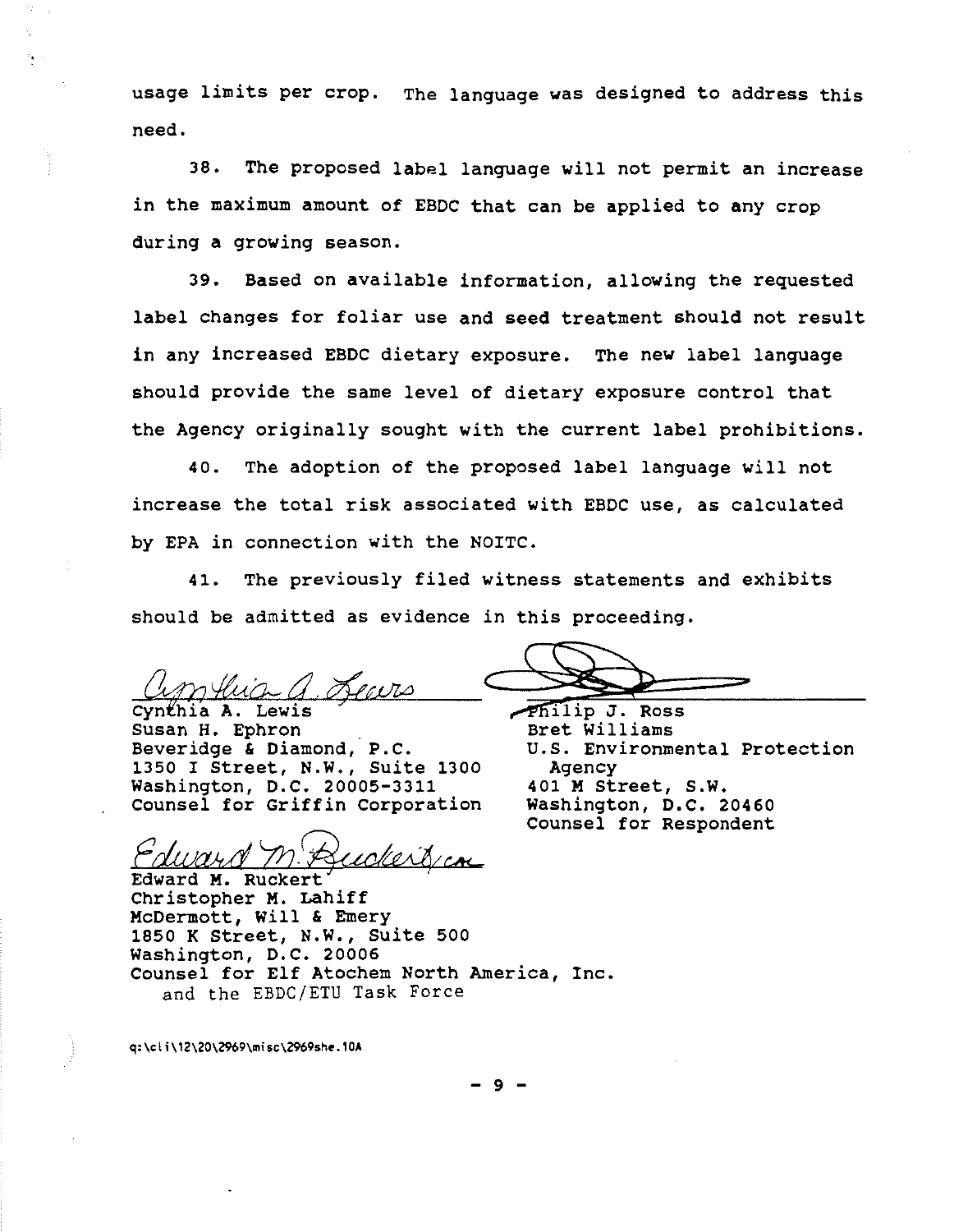# CERTIFICATE OF SERVICE

I hereby certify that a copy of the foregoing STIPULATIONS was filed in In the Matter of Notice of Hearing Concerning Application to Modify the Final Cancellation Order for Pesticide Products Containing EBDCs, FIFRA Docket No. 657 and was either sent by hand delivery or facsimile transmission to the following:

> Ms. Bessie Hammiel Hearing Clerk U.S. Environmental Protection Agency 401 M Street, SW. Washington, DC 20460

Edward M. Ruckert, Esq. Counsel for Elf Atochem North America, Inc. and the EBDC/ETU Task Force McDermott, Will and Emery 1850 K Street, N.W., Suite *500*  Washington, D.C. 20006

Cynthia A. Lewis, Esq. Beveridge and Diamond, P.C. 1350 Eye Street, N.W., Suite 700 Washington, D.C. 20005-3311

 $\bigotimes$ Philip J. Ross

 $DATED:  $Ju$  17, 1994$